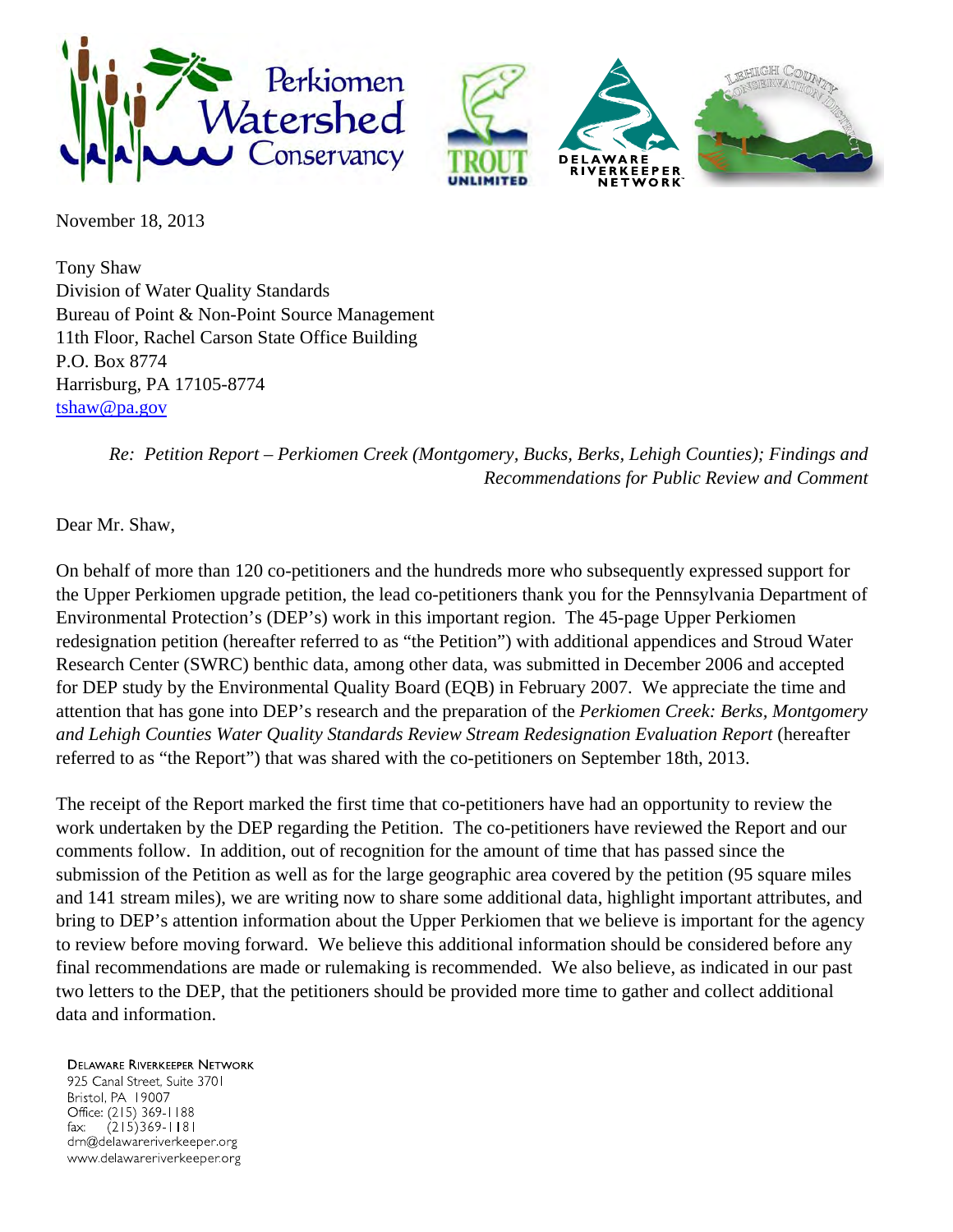### **Reference Stream Selection**

The co-petitioners support the study of the indigenous aquatic community as an indicator of long-term conditions and as a measure of water quality. DEP staff collected habitat and benthic macroinvertebrate data at 20 locations within the petitioned basin between March 26th and March 28th, 2007. One additional sample was collected May 17th, 2007, on an Unnamed Tributary to Hosensack Creek. In addition, samples were collected from one station each on those creeks used as references streams: Muncy Creek in Sullivan County (April 11th, 2007) and Pine Creek in Berks County (May 9th, 2007).

The co-petitioners question the use of Muncy Creek as a reference stream for the Upper Perkiomen Creek. When undertaking an antidegradation assessment, DEP should make every effort to match the natural conditions of the candidate stream with a reference. The two streams should possess the same, or very similar, characteristics when in a natural condition because taxonomic composition of stream communities will differ depending on ecoregion, stream order and stream elevation.

### *Physiographic Provinces*

Six different physiographic provinces comprise the shape of Pennsylvania landscape. The reach of Muncy Creek sampled by DEP is located in the Appalachian Plateaus physiographic province. However, the Upper Perkiomen Creek watershed is located in a distinctly different landscape within the New England and Piedmont physiographic provinces.

### Appalachian Plateaus Province

The Deep Valleys Section [of the Appalachian Plateaus Province] consists of many very deep, steep-sloped valleys that are separated by narrow, flat to sloping uplands. In the deepest valleys, the stream at the valley bottom is more than 1,000 feet below the top of an adjacent upland. At the head of a valley, the valley merges with the upland with only a few 10's of feet of elevation difference between the valley bottom and the upland. The valley slopes are always steep in the main part of the valley. In most valleys the slope is fairly uniform from top to bottom. In some valleys the slopes have a large-scale, stairstep appearance. This appearance results from erosion of sandstones and shales, rocks with different resistances to erosion. The sandstones are resistant to erosion and form very steep slopes and flat steps on the slopes. The shales are much less resistant to erosion and form sloping risers between steps. $<sup>1</sup>$ </sup>

### New England Province

1

The Reading Prong Section [of the New England Province] consists of circular to linear, rounded low hills or ridges that project upward in significant contrast to the surrounding lowlands. The hills and ridges are made up of granitic gneiss, granodiorite, and quartzite. These rocks are very resistant to erosion and thus the hills and ridges stand higher than the softer sedimentary rocks that surround them. The slopes of these hills and ridges are steep and have a very well defined change in slope where the bases of the hills and ridges meet the lower and gentler slopes of adjacent Sections. The streams eroding into the hills and ridges are short and steep. Local relief is 300 to 600 feet and elevations range from 140 to 1,364 feet.<sup>2</sup>

<sup>1</sup> Pennsylvania Department of Conservation and Natural Resources. n.d. Deep Valleys Section, Appalachian Plateaus. Retrieved from http://www.dcnr.state.pa.us/topogeo/field/map13/13dvs/index.htm.<br><sup>2</sup> Pennsylvania Department of Conservation and Natural Resources n.d. Rea

Pennsylvania Department of Conservation and Natural Resources. n.d. Reading Prong Section, New England Province. Retrieved from http://www.dcnr.state.pa.us/topogeo/field/map13/13rps/index.htm.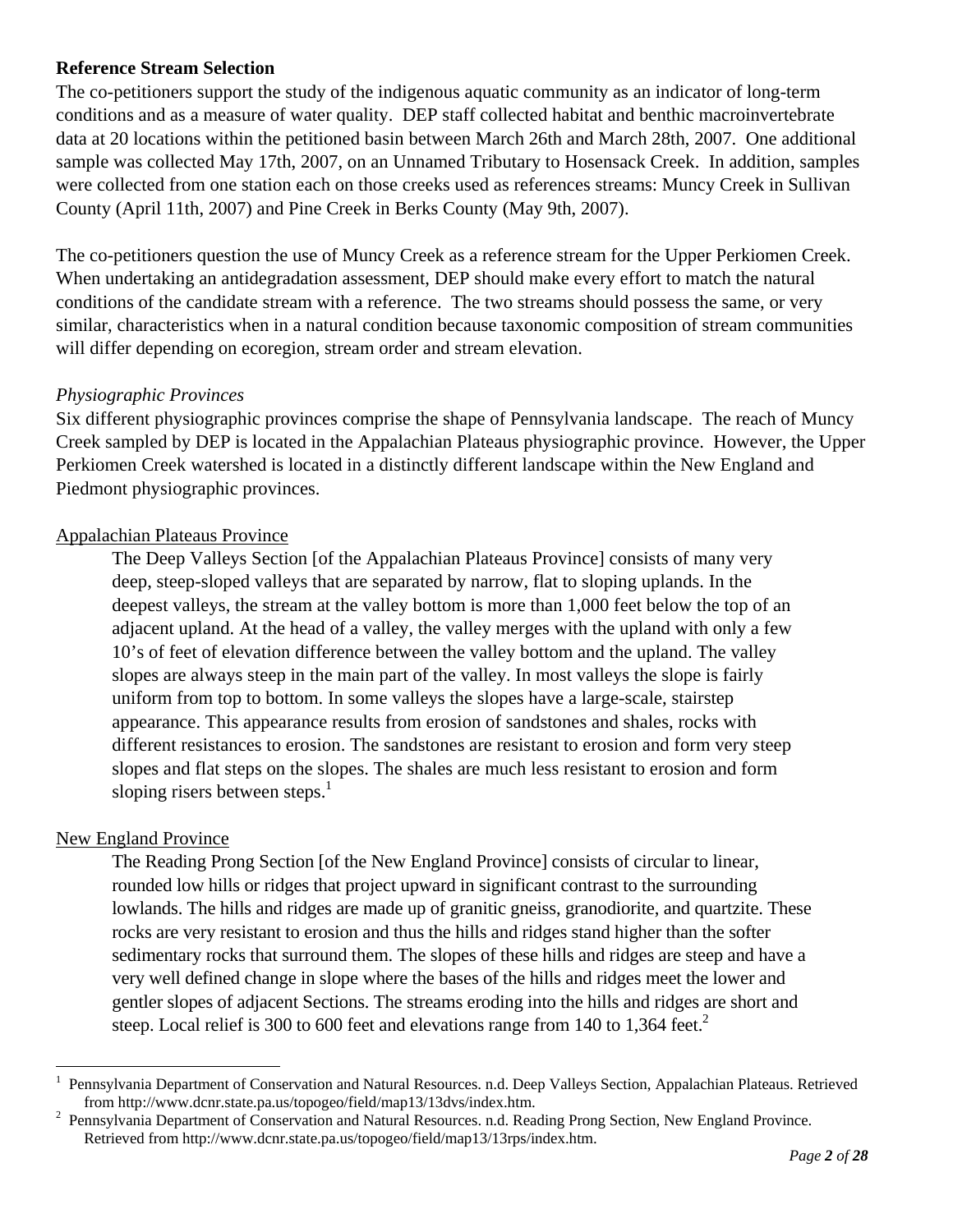## Piedmont Province

The Gettysburg-Newark Lowland Section [of the Piedmont Province] consists mainly of rolling low hills and valleys developed on red sedimentary rock. There are also isolated higher hills developed on diabase, baked sedimentary rock (hornfels), and conglomerates. Almost all of the underlying sedimentary rock dips to the north or northwest and many of the smaller drainageways are oriented normal to the direction of dip so that some of the topography has a northeast-southwest linearity. However, the basic drain-age pattern is dendritic. Soils are usually red and are often have a visually striking contrast to the green of vegetation. Relief is generally in the area of 100 to 200 feet, but locally is up to 600 feet on some of the isolated hills. Elevation in the Section ranges from 20 to 1,355 feet. The Section is made up of sedimentary rocks that were deposited in a long, narrow, inland basin that formed when the continents of North America and Africa separated more than 200 million years ago. $3$ 

In addition to the distinctions in landform described above, it should be noted that the within these different provinces, streams tend to have different drainage patterns. In the Deep Valleys of the Appalachian Plateaus, drainages are angulate and rectangular. By contrast, in the Reading Prong section the New England Province, drainages are described as dendritic. Similarly, drainages in the Gettysburg-Newark Lowland Section of the Piedmont are described as dendritic and trellis.<sup>4</sup>

## *Ecoregions*

 $\overline{a}$ 

Muncy Creek is located in Sullivan County in the Glaciated Allegheny High Plateau ecoregion. The Upper Perkiomen watershed takes in parts of three different Level III and IV ecoregions (U.S. EPA): the Reading Prong, the Triassic Lowlands and the Diabase and Conglomerate Uplands. The natural conditions of Muncy Creek differ significantly from those in the Upper Perkiomen watershed. Excerpts below from descriptions of these ecoregions<sup>5</sup> help characterize how much these locations differ:

## Glaciated Allegheny High Plateau

The soils, climate, and ruggedness make the area well suited to trees and poorly suited to agriculture. Hardwood forests are predominant. The natural vegetation was primarily Northern Hardwoods (dominants: sugar maple, yellow birch, beech, and hemlock) with some intermixed bogs, swamps, and marshes. Appalachian Oak Forest (dominants: white and red oaks) also occurred, especially on the eastern margin of Ecoregion 62c (Cuff and others, 1989, p. 52). Rickets Glen State Park in northwestern Luzerne County contains approximately 2,000 acres of virgin northern hardwood forest, as well as numerous hemlock swamps (Erdman and Wiegman, 1974, p. 43). Pennsylvania's only spruce bald occurs on Bartlett Mountain, western Wyoming County (Roger Latham, Department of Geology, University of Pennsylvania, written communication, 1995).

<sup>3</sup> Pennsylvania Department of Conservation and Natural Resources. n.d. Gettysburg-Newark Lowland Section, Piedmont Province. Retrieved from http://www.dcnr.state.pa.us/topogeo/field/map13/13gnls/index.htm. 4

Pennsylvania Department of Conservation and Natural Resources. n.d. Physiographic Provinces of Pennsylvania. Retrieved from http://www.dcnr.state.pa.us/cs/groups/public/documents/document/dcnr\_016202.pdf. 5

<sup>&</sup>lt;sup>5</sup> Woods, A.J, et. Al. 1999. Level III and IV Ecoregions of Delaware, Maryland, Pennsylvania, Virginia, and West Virginia. U.S. Environmental Protection Agency. Retrieved from

http://training.fws.gov/EC/Resources/stream\_habitat\_measurement\_tech/documents/epa\_region\_3\_eco\_desc.pdf.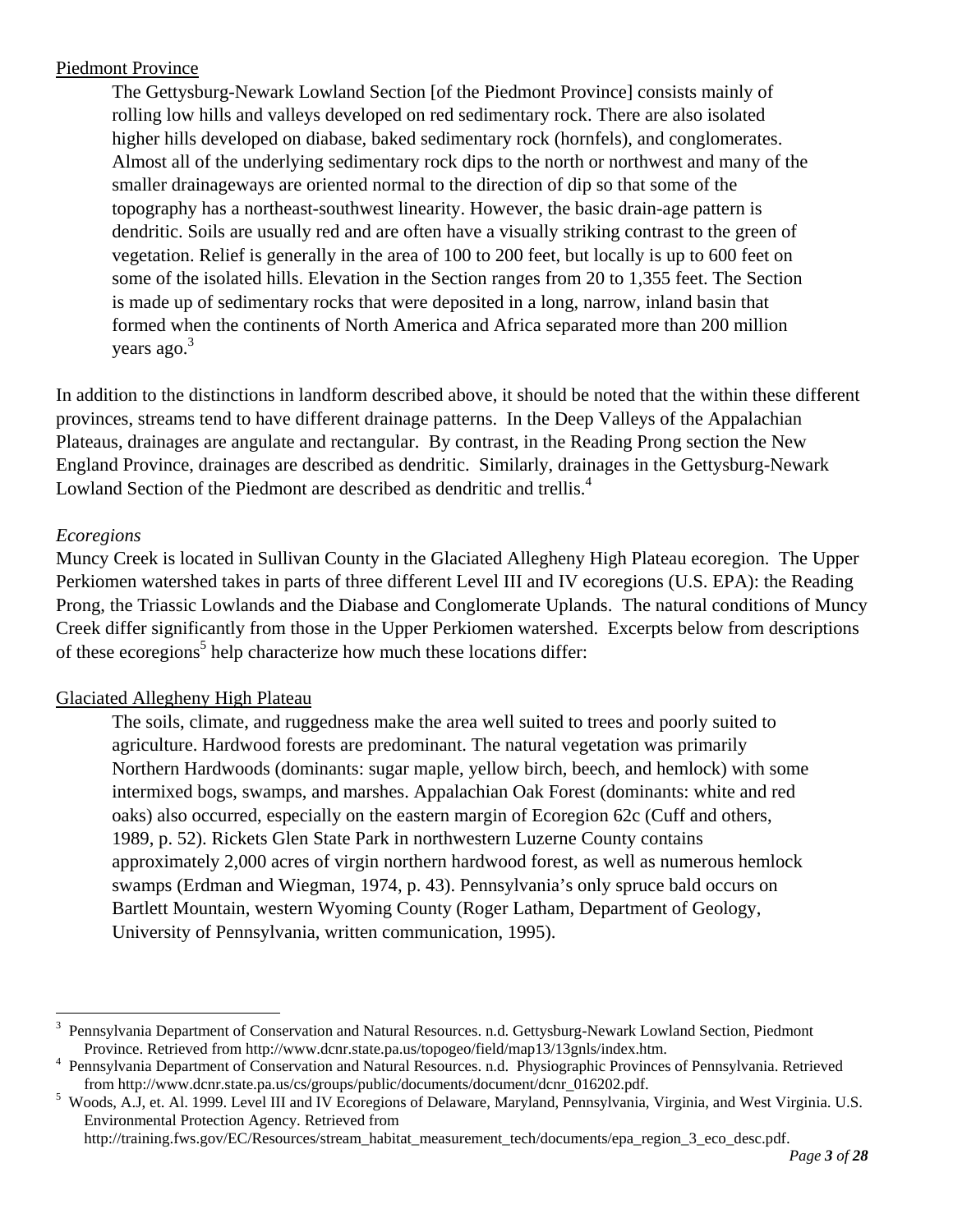# Reading Prong

The metamorphic and igneous rocks are covered by slightly acidic, moderately fertile, residual soils which originally supported a native vegetation of Appalachian Oak Forest, dominated by white and red oaks (Cunningham and Ciolkosz, 1984; Cuff and others, 1989, p. 52). Today, we see a mosaic of rural residential development, woodland, and general farmland.

## Triassic Lowlands

The soils of Ecoregion 64a were derived from Triassic sandstone, shale, siltstone, and argillite of the Brunswick, Stockton, Lockatong, Gettysburg, and New Oxford formations; lithology is distinct from the metamorphic rocks of the surrounding portions of the Piedmont . . . They supported a potential natural vegetation of Appalachian Oak Forest (dominated by white and red oaks) (Kuchler, 1964).

Today, the native Appalachian oak forest has been replaced by a mosaic of farms, houses, and woodland. Agriculture is favored by nearness to market, fairly fertile soils, and a long growing season of 170-183 days.

# Diabase and Conglomerate Uplands

Thin, fine-textured clayey soils have commonly developed over diabase and are non-acidic and shallow. They are hard to till and best suited for forest or pasture . . . Soils are mostly Alfisols and originally supported Appalachian Oak Forest (dominated by white and red oaks) (Cuff and others, 1989, p. 52). The flora on soils derived from the diabase intrusions which are basic in character are distinctive; acid loving plants are absent from diabase areas (Allard and Leonard, 1962).

Today, woodland is still common in Ecoregion 64b, especially where the surface is steep or covered in rocks or boulders. In other areas, the land is more suitable to agriculture. Here general farms occur, typically scattered among woodland and idle land. Camps and resort cottages are locally common, for example, in eastern Montgomery County (Smith and others, 1967, p. 9).

## *Stream Order*

The Report states that DEP made an effort to compare data from candidate sampling streams to reference streams with a comparable drainage area. The co-petitioners question why that portion of the West Branch Perkiomen Creek that is already designated an Exceptional Value (EV) stream—the West Branch from SR 1022 Bridge to SR 2069 Bridge—was not used as a reference stream for Stations 1PC, 2PC, 1UNT, 2UNT, 1UNTHC, 1HC, 1IC, 2UNTHC, 1MO, 1WB, 1UNTWB, 1MCB, 1MC. Certainly this location represents a comparable drainage area and presents similar natural characteristics to those stations that were compared to Pine Creek.

Stations 3PC, 2HC, 4PC, 2WB, 3WB, 4WB, and 2MC were compared to the Muncy Creek reference station. The co-petitioners assert that these are not comparable drainage areas. Although the locations drain areas of comparable size, the volume of flow and flow variability for Muncy Creek and the Upper Perkiomen demonstrate considerable differences. This is demonstrated by a comparison of flow data from two U.S. Geological Survey (USGS) gaging stations: USGS 01552500 Muncy Creek near Sonestown, PA, and USGS 01472199 West Branch Perkiomen Creek at Hillegass, PA. USGS 01552500, located 2.0 miles downstream from DEP's Muncy Creek sampling location drains a 28.8 square mile area. USGS 01472199,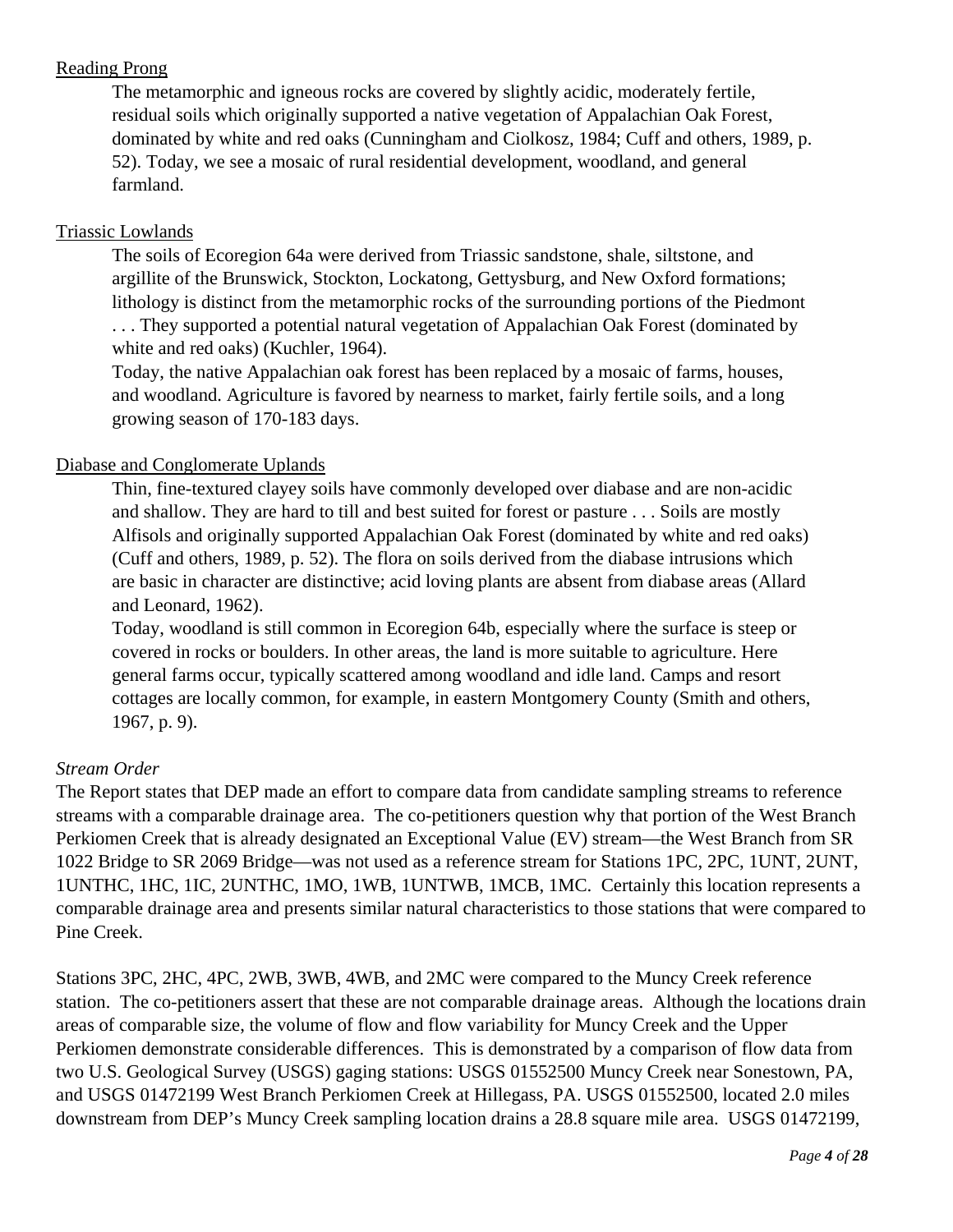located downstream less than 1.0 mile from the DEP's 4WB sampling station, drains 23 square miles. Figure 1 below compares the flow data from 2008 to 2013 for the sampling window DEP used for its 2007 macroinvertebrate sampling.



**March 1 – May 31, 2009**







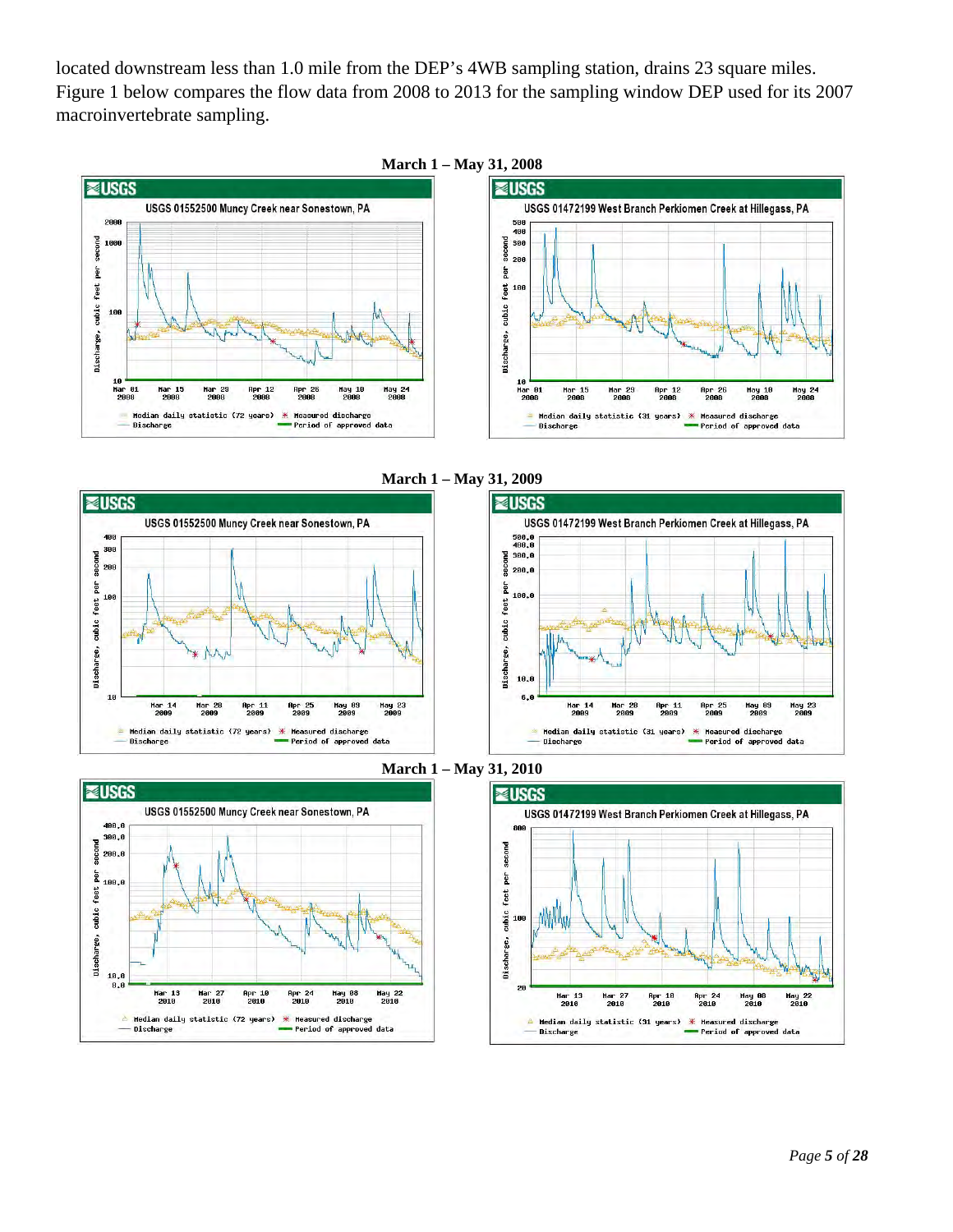







**March 1 – May 31, 2012**





*Figure 1. Flow Data Comparison, 2008 to 2013* 

Median daily flows may appear comparable over the period of record for the stations, but over the six year period Muncy Creek demonstrated greater variability in flow during DEP's sampling window, with significantly higher peak discharges than those seen along the West Branch Perkiomen. During the sampling window, from 2008 to 2013, total flow volumes for Muncy Creek exceed total flow volumes for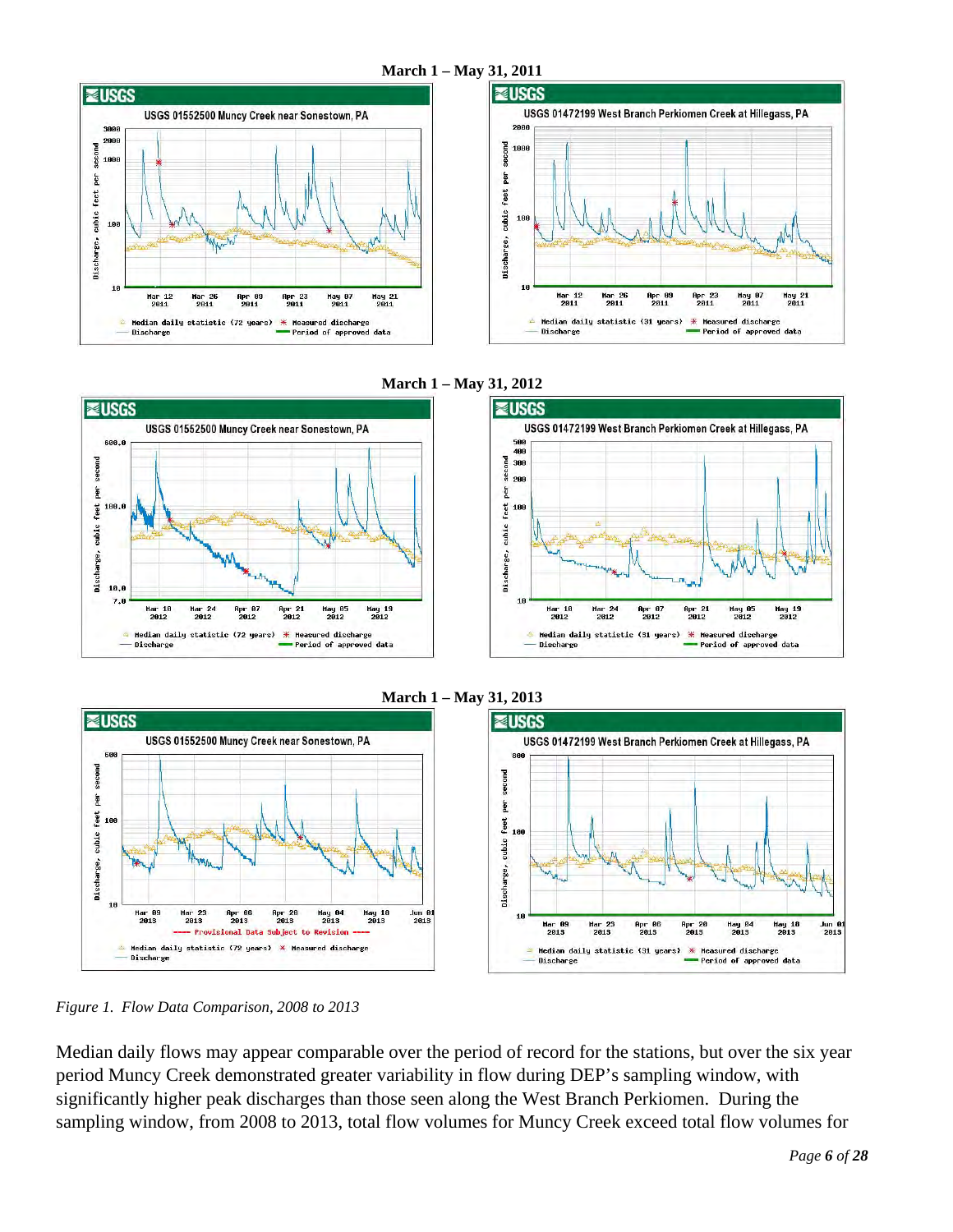the West Branch for all years, but 2010. The margins by which Muncy Creek total flows exceeded West Branch flows during the sampling window from 2008 to 2013 range from approximately 1,000 cubic feet to as much as 7,000 cubic feet. Despite the similarity in drainage area, the total flow volumes and variability in flows suggest that Muncy Creek may not represent a comparable drainage.

## *Elevation*

At DEP's Muncy Creek reference sampling location, elevations are around 1,200 feet above sea level with peaks nearby reaching to 2,400 feet above sea level. By contrast, the Report describes the Upper Perkiomen watershed as having "relatively flat topography with some gently rolling hills of low relief." Peaks in this region of the Upper Perkiomen may reach over 1,000 feet, but most elevations are in the 400 to 600 foot range.

In addition, the differences in topography raise questions as to the suitability of Muncy Creek as reference stream for the Upper Perkiomen Creek because of variations in stream gradient. The steep slopes of the Muncy Creek in the vicinity of DEP's sampling location contrast with the "relatively flat topography: of the Upper Perkiomen. Stream gradient can be correlated with factors that affect assemblages of macroinvertebrates such as stream flow velocity, substrate material, channel morphology and stream habitat types (pools, riffles, runs, etc). <sup>6</sup> When considered in combination with canopy cover, stream gradient has been found to affect food sources which can then affect functional feeding-group composition and density.<sup>7</sup> In acknowledgement of how stream gradient can affect macroinvertebrate assemblages, other states have developed macroinvertebrate specific reference conditions for varying gradient conditions. New Jersey has developed three tools to evaluate biological degradation: a High Gradient Macroinvertebrate Index for streams of the Highlands, Ridge and Valley, and Piedmont; a Coastal Plain Macroinvertebrate Index for the Coastal Plain excluding the Pinelands; and the Pinelands Macroinvertebrate Index.<sup>8</sup>

## **Timing of Sampling**

## *Delays between Reference and Candidate Sampling*

DEP should make every effort to match the natural conditions of the candidate stream with a reference. However in 2007, DEP allowed 43 days to pass between sampling the Upper Perkiomen sites and sampling of the Pine Creek reference stream. For this reason, the co-petitioners question the use of the Pine Creek data presented for the reference stream. The co-petitioners urge re-sampling when a tighter sampling, window can be scheduled and both candidate and reference stations can be sampled during comparable conditions.

## *Weather*

1

A review of weather and USGS gage station flow data suggest that weather varied considerably at sampling locations. Stream temperatures correlate positively with air temperatures and stream temperatures are known to influence macroinvertebrate abundance and composition as well as hatch out rates and times.

<sup>&</sup>lt;sup>6</sup> Walsh, M., et al. 2007. User's Manual and Data Guide to the Pennsylvania Aquatic Community Classification. Pennsylvania Natural Heritage Program and Western Pennsylvania Conservancy. Retrieved from http://www.naturalheritage.state.pa.us/docs/aquatics/UsersManual.pdf. 7

<sup>&</sup>lt;sup>7</sup> Hawkins, C.P., et al. Effects of Canopy, Substrate Composition, and Gradient on the Structure of Macroinvertebrate Communities in Cascade Range Streams of Oregon. Ecology, 63(6), 1982, pp. 1840-1856. Retrieved from http://andrewsforest.oregonstate.edu/pubs/pdf/pub1867.pdf.

<sup>&</sup>lt;sup>8</sup> New Jersey Department of Environmental Protection. 2008. New Jersey Integrated Water Quality Monitoring and Assessment Report, 2008 DRAFT. Retrieved from http://www.state.nj.us/dep/wms/bwqsa/draft\_2008\_integrated\_report.pdf.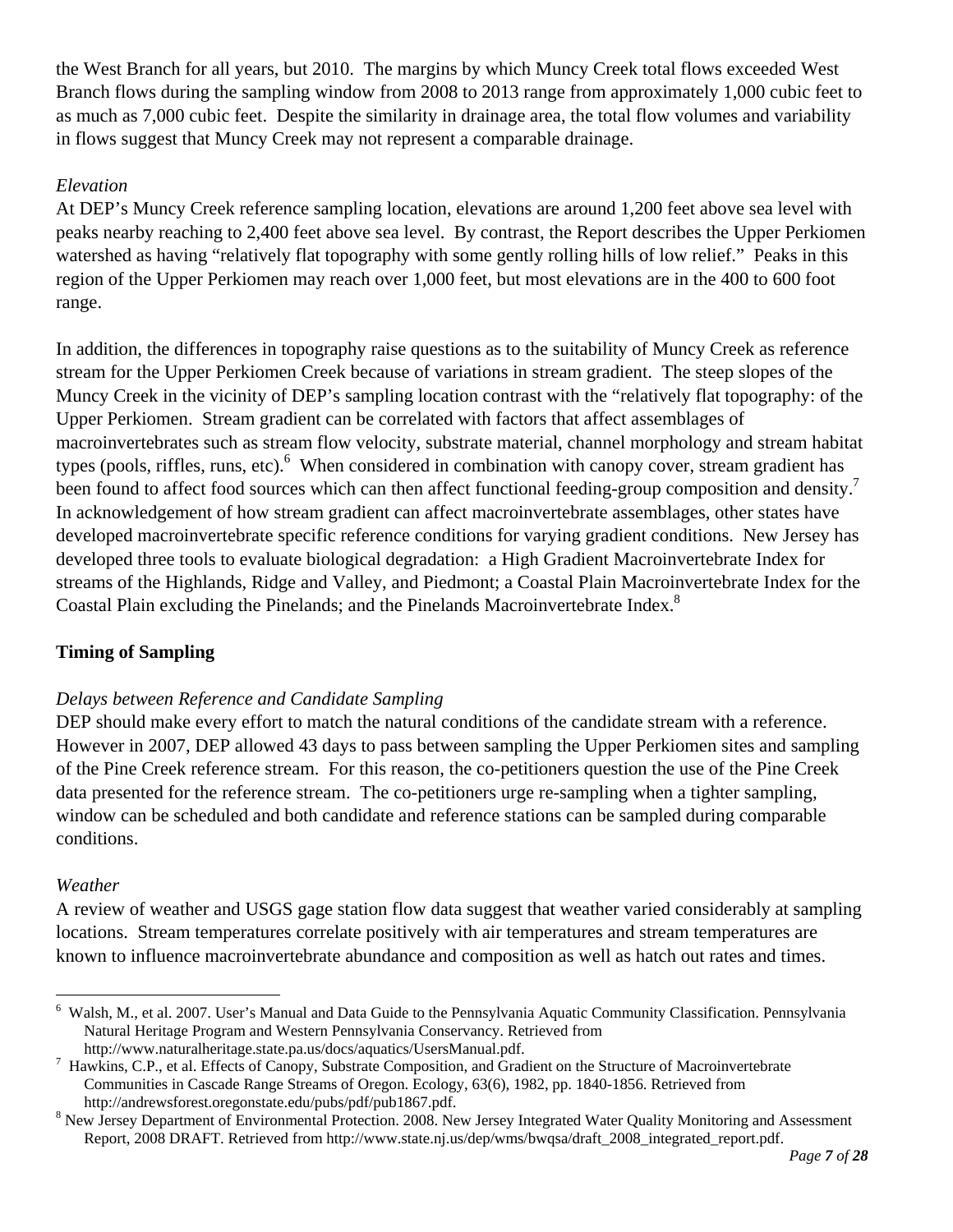Therefore significant variation in weather conditions during sampling may have affected biological conditions scores and negatively affected the comparisons of candidates to reference streams.

Twenty of the candidate locations were sampled between March 26th and March 28th, 2007. In the week before this sampling took place, over 0.75 inches of rain were recorded in nearby Reading,  $PA.^9$  In the days preceding the sampling in the Upper Perkiomen area, high temperatures ranged from the mid-high 50s to the low 70s. On March 27th, a high of 83°F was recorded.

By contrast, high temperatures in the Muncy Creek area in the week preceding sampling averaged 42°F. Low temperatures in this area were all below freezing. Traces of snow fall were recorded on three days in the week preceding DEP's sampling of the reference station. Even with temperatures warming to 53°F on April 11th, the day DEP sampled, any melting snow would have mitigated the effect of warmer air temperatures on stream temperatures.

Although flows for Muncy Creek and the West Branch for the sampling window in 2007 may appear similar at first glance, a closer look shows variation in daily discharges values during key times (see figure 2 below). In the week preceding sampling in the Upper Perkiomen, West Branch flows averaged nearly 110 cubic feet per second (cfs). The median daily discharge for this gage for March 26th is 46 cfs. In the week prior to sampling along Muncy Creek, the daily discharge averaged just over 40 cfs. The median daily discharge for this gage is 60 cfs.



*Figure 2. Flow Data Comparison, DEP Sampling Window 2007* 

In the week preceding sampling on Pine Creek, temperatures recorded in nearby Reading, PA, averaged 70°F. On the day sampling took place, the high temperature hit 81°F. The total rainfall recorded in this week at Reading was 0.01 inches and that was recorded on April 5th. The six days immediately preceding the sampling were dry. No gage station is located along the Pine Creek to provide flow data.

The co-petitioners believe the weaknesses we have highlighted regarding the selection of references stations and the timing of sampling make a strong argument for the need to re-assess the benthic macroinvertebrate communities of the Upper Perkiomen Watershed. We strongly urge that plans be made now for a spring sampling so that candidate sites and reference locations be sampled in a tight window when conditions are comparable for all streams.

<sup>1</sup> 9 All weather data retrieved from www.wundergound.com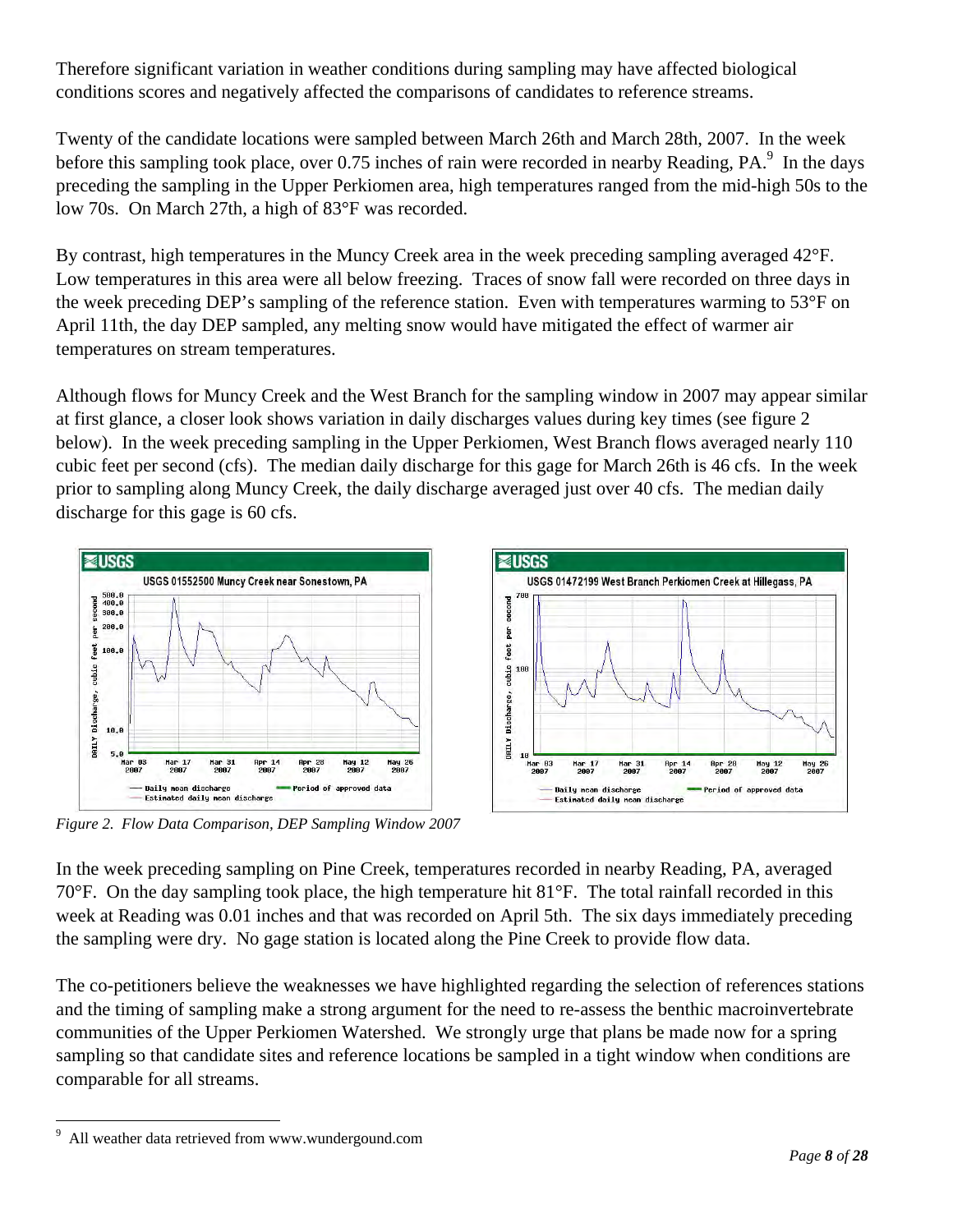We also recommend that DEP use the existing EV section of the West Branch as a more appropriate reference stream. In addition to Berks County's Pine Creek, we recommend consideration of one of the many other EV streams found in Berks and Chester counties. These include:

- Sacony Creek, Basin, Source to SR 1029 Bridge in Rockland Township (Berks)
- Peters Creek, Basin (Berks)
- Northkill Creek, Basin, Source to I-78 Bridge (Berks)
- Hay Creek, Basin, Source to Unnamed Tributary (UNT) 63882 at River Mile 8.1 (Berks)
- Hay Creek, Basin, Beaver Run to Birdsboro Boundary (Berks)
- Oysterville Creek, Basin, Source to T 634 Bridge (RM 2.6) (Berks)
- Trout Run, Basin (Berks)
- French Creek, Basin, Source to and including Beaver Run (Chester)
- French Creek, Main Stem, Beaver Run to Birch Run (Chester)
- Birch Run, Basin (Chester)
- French Creek, Main Stem, Birch Run to T522 bridge (Kennedy Covered Bridge)

We believe that sampling locations along these EV streams can be identified that will represent comparable drainages to the candidate sampling locations. Moreover we believe that these streams offer a much better match to the ecoregion and stream elevation of the candidate streams and therefore present a better comparison of the candidate and reference streams. Since the geology of a watershed strongly influences the local landscape and the biological environment of a stream, there are better reference streams available nearby. The proximity of these sites to the Upper Perkiomen watershed also make it more likely to accomplish sampling within a reasonable window appropriate for making the necessary comparisons.

The co-petitioners believe that every effort should be made to compare the taxonomic composition of candidate streams to that of streams functioning as naturally as possible in the candidate stream's region. DEP's policy of using only the top scoring of EV streams unfairly raises the bar for streams that would otherwise qualify if regional streams were used as reference. There is demonstrable taxa variation across Pennsylvania (SWRC, Personal Communication, 16 July 2009) and DEP has indicated that in locations like Monroe County, where conservation district staff have begun using the new Index of Biotic Integrity, they have already seen that additional indices will be needed to accurately assess streams in different ecoregions (DEP staff, Personal Communication, 16 July 2009).

The Pennsylvania Natural Heritage Program (PNHP) identified least disturbed stream (LDS) reaches for use as reference streams. To select appropriate reference streams, PNHP's LDS analyzed landscape-level attributes of watersheds including:

- Catchment Urbanization (impervious)
- Catchment Agriculture (non-row crop)
- Catchment Agriculture (row crop)
- Catchment Forest Cover
- Number of Catchment Point Sources
- Riparian Urbanization (impervious)
- Riparian Agriculture
- Riparian Forest Cover
- Number of Catchment Road Crossings
- Number of Catchment Dams

In addition, PNHP considered unique geologies and it is worth noting their discussion of the unique geologies that apply to the Upper Perkiomen: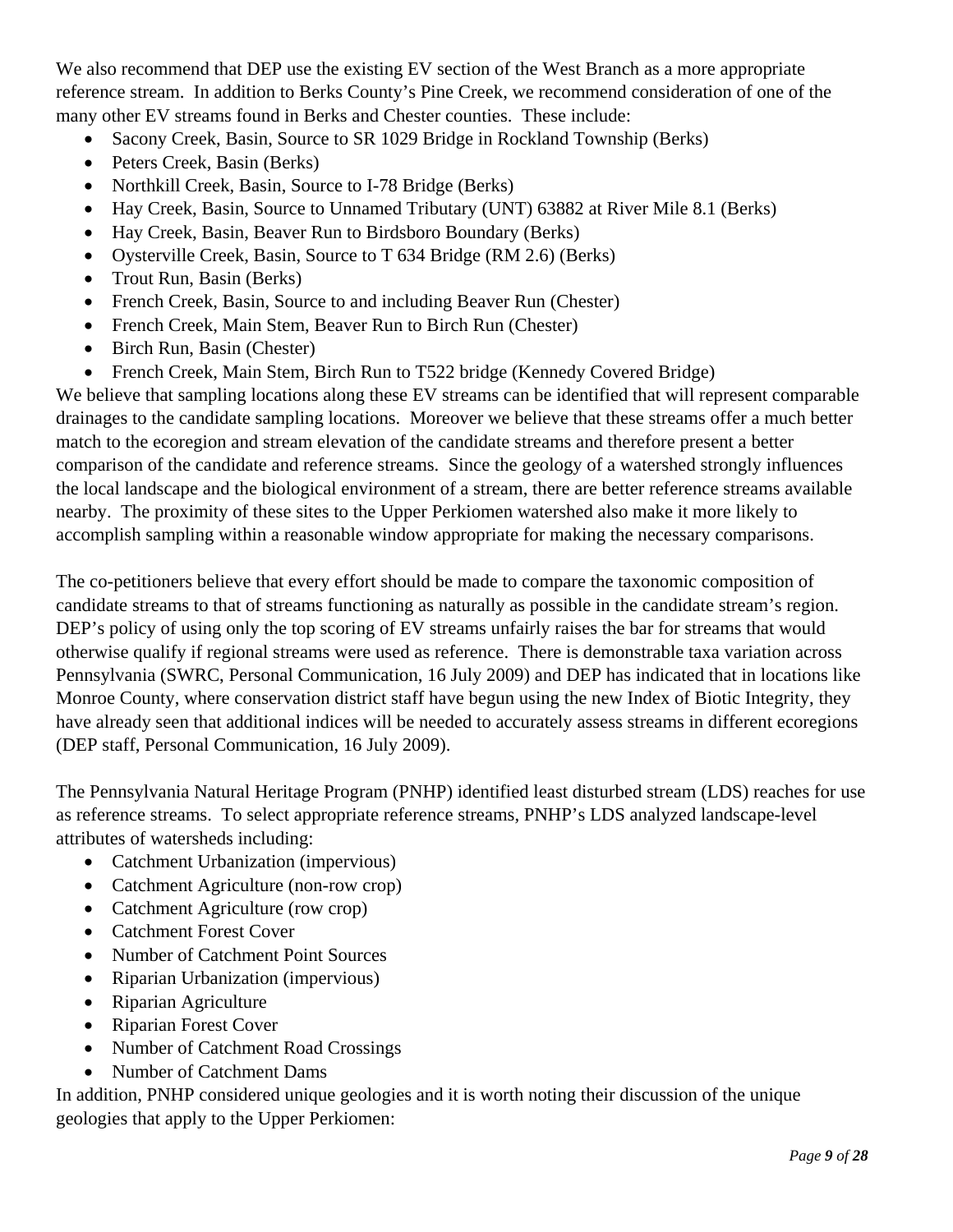Crystalline Silicic and Crystalline Mafic Geology Streams: These two geology types are found in the southeast corner of Pennsylvania (Figure 8-1). Crystalline rocks are formed from solution, such as igneous rock. This is in contrast to sedimentary rock like sandstone, which is formed from the layering and compaction of sediments. Both crystalline rock types contain certain elements that can leave unique signatures in stream water; crystalline silicic rock contains high amounts of silica, while crystalline mafic rocks can leave traces of calcium, sodium, iron and magnesium in surface water. Furthermore, these geology types are found in highly populated areas of southeastern Pennsylvania; water quality issues associated with urban streams (e.g., stormwater runoff and municipal discharges) may compound or mask the effects of these unique geologies. $10$ 

PNHP went on to identify reference streams appropriate for Crystalline Silicic and Crystalline Mafic Geology Streams (see Appendix A). The co-petitioners note that the West Branch Perkiomen Creek was identified as a LDS reference stream for watersheds ranging from 11 to 100 square miles area (see Table 1 below).

| <b>Drainage Area</b> | Size 1                                               | Size 2                                     | Size 3                  | Size 4                    |
|----------------------|------------------------------------------------------|--------------------------------------------|-------------------------|---------------------------|
|                      | $(0-3 \text{ mi}^2)$                                 | $(4-10 \text{ mi}^2)$                      | $(11-100 \text{ mi}^2)$ | $(100+mi^2)$              |
|                      | watershed area)                                      | watershed area)                            | watershed area)         | watershed area)           |
|                      | <b>Crystalline Silicic Geology-Dominated Streams</b> |                                            |                         |                           |
| Example              | <b>Headwaters of Rocky</b>                           | Headwaters tributaries to                  | <b>West Branch</b>      | Brandywine Creek;         |
| <b>Streams</b>       | Mountain Creek and                                   | <b>Yellow Breeches Creek:</b>              | Brandywine Creek;       | <b>Musconetcong River</b> |
|                      | Carbaugh Run                                         | portions of Manatawny                      | South Branch French     | (New Jersey)              |
|                      | (Conococheague Creek);                               | Creek; Sacony Creek and Creek; West Branch |                         |                           |
|                      | Headwaters of Little                                 | Beaver Run                                 | Perkiomen Creek         |                           |
|                      | Lehigh, Swabia and                                   |                                            |                         |                           |
|                      | Manatawny Creeks;                                    |                                            |                         |                           |
|                      | Mountain Lake Brook                                  |                                            |                         |                           |
|                      | (Pequest River)                                      |                                            |                         |                           |
|                      | <b>Crystalline Mafic Geology-Dominated Streams</b>   |                                            |                         |                           |
| Example              | Tributaries to Tohickon                              | Ridge Valley Creek                         | Muddy, Otter and        | Brandywine Creek,         |
| <b>Streams</b>       | Creek; Butter Creek                                  | (Unami Creek); Dimple                      | <b>Fishing Creeks</b>   | below Buck Run            |
|                      | (Unami Creek);                                       | Creek (Tohickon Creek);                    | (Susquehanna River);    | confluence                |
|                      | <b>Headwaters of Toms</b>                            | Rapp and Beaver Creeks                     | <b>West Branch</b>      |                           |
|                      | Creek                                                | (Tinicum Creek)                            | <b>Brandywine Creek</b> |                           |
|                      |                                                      |                                            | (near mouth)            |                           |

*Table 1. Pennsylvania Natural Heritage Program's LDS for Crystalline Silicic and Crystalline Mafic Geology Streams* 

## **Analysis of DEP's Benthic Macroinvertebrate Data**

As indicated in our petition, macroinvertebrate data collected by SWRC formed the basis for our request to DEP and was supplemented with water quality data collected by the Delaware River Basin Commission (DRBC) and the Delaware Riverkeeper Network (DRN) water quality data. SWRC conducted monitoring at 146 locations in the Schuylkill River Basin from 1996 to 2007. SWRC sampling protocols<sup>11</sup> included:

 $10\,$ 10 Walsh, M., et al. 2007. User's Manual and Data Guide to the Pennsylvania Aquatic Community Classification. Pennsylvania Natural Heritage Program and Western Pennsylvania Conservancy. Retrieved from

http://www.naturalheritage.state.pa.us/docs/aquatics/UsersManual.pdf.<br><sup>11</sup> Stroud Water Research Center. n.d. Sampling Methods. Schuylkill River Project. Retrieved from: http://www.stroudcenter.org/schuylkill/methods.htm.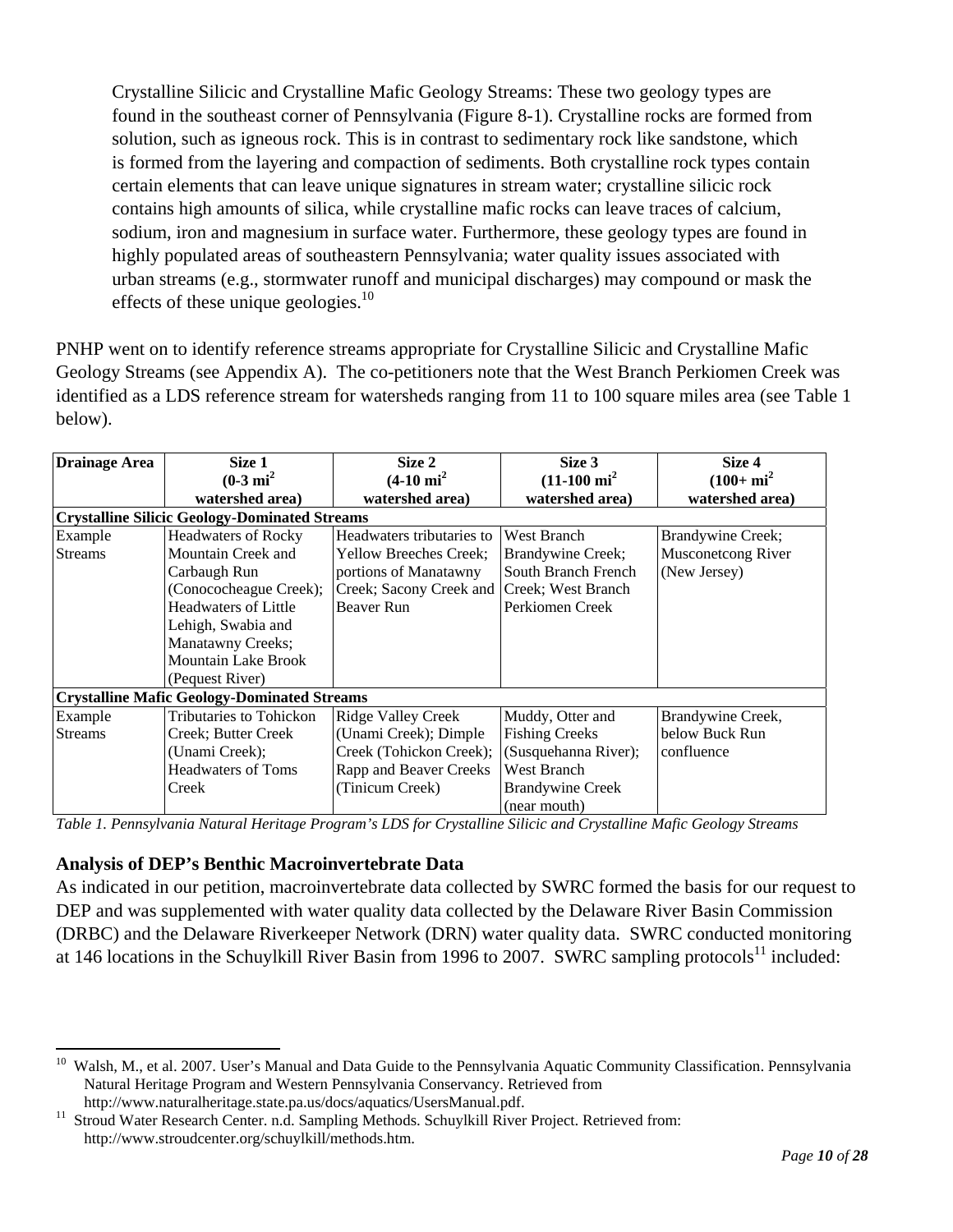Macroinvertebrate samples were collected annually (between late March and late April) for 12 years (1996-2007) at the 19 Long-Term study sites. The other 127 sites were sampled only once, between late March and late April from 2001 to 2007. Five quantitative samples were collected randomly from a single riffle at each site using a modified Hess sampler (0.088 m2 sample area; 500 µm mesh net). During sample collection, the substrate was disturbed and dislodged macroinvertebrates were collected in the sampler's net. Each stone (large gravel to cobble) in the sampling area was scrubbed with a brush and then inspected for any remaining attached macroinvertebrates, which were then removed by hand. Although substrates were generally similar across all samples (mostly small to large cobble), the quantity of leaves, woody debris, and sand/silt associated with the cobbles varied among sites and years.

After collection, macroinvertebrate samples were preserved in 95% Ethanol, transported to the laboratory, and split into four or more equal subsamples. Subsampling reduced the number of individuals examined from each sample towards our target of 200 individuals per subsample. Because macroinvertebrate densities varied greatly across sites and years, the subsample size processed varied from whole samples to 1/16 of a sample.

Macroinvertebrates were removed from subsamples under magnification and identified to family (most insects) or order/class (most non-insects) using keys in Peckarsky et al. (1990) and Merritt and Cummins (1996). The samples were processed in the laboratory by 88 college students (5-14 summer interns per year) recruited from 43 colleges or universities. The students were provided initial training in macroinvertebrate identification techniques, and they quickly acquired the skills needed to collect data with taxonomic content similar to family-level data commonly collected by state and federal agencies. All identifications and counts in every sample were rechecked after initial processing.

Water samples were collected at each of the study sites (one sample per site) during baseflow. Nitrate (NO3), total dissolved phosphorus (TDP), pH, conductivity, and alkalinity were measured for each sample.

SWRC scientists reported that stations they monitored in the Upper Perkiomen were among the best in the entire Schuylkill River drainage area, year after year. Given the contradictory findings presented by DEP in the Report, SWRC undertook a preliminary comparison of DEP and SWRC data. SWRC uses Macroinvertebrate Aggregated Index for Streams (MAIS) scores for gaging stream health.<sup>12</sup>

MAIS Scores range from 0-20, where scores greater than 13.1 (Good) indicate macroinvertebrate assemblages are characteristic of clean, healthy streams; scores less than 6.0 (Poor) indicate macroinvertebrate assemblages have lost many pollution-sensitive species and are characteristic of streams experiencing severe environmental stress; scores between 13.1 and 6.0 (Fair) indicate the streams are experiencing moderate environmental stress.

The MAIS score looks at comparable but different metrics than DEP uses in its antidegradation assessment. In order to compare DEP and SWRC data, SWRC applied the MAIS metrics to the DEP raw data.

<sup>1</sup> <sup>12</sup> Stroud Water Research Center. 2009. Understanding Stream Conditions: Lessons from an 11-Year Study of Macroinvertebrates in Eastern Pennsylvania's Schuylkill River Watershed, with a Focus on Exceptional-Value and High-Quality Streams. Retrieved from http://www.stroudcenter.org/schuylkill/Schuylkill\_Summary.pdf.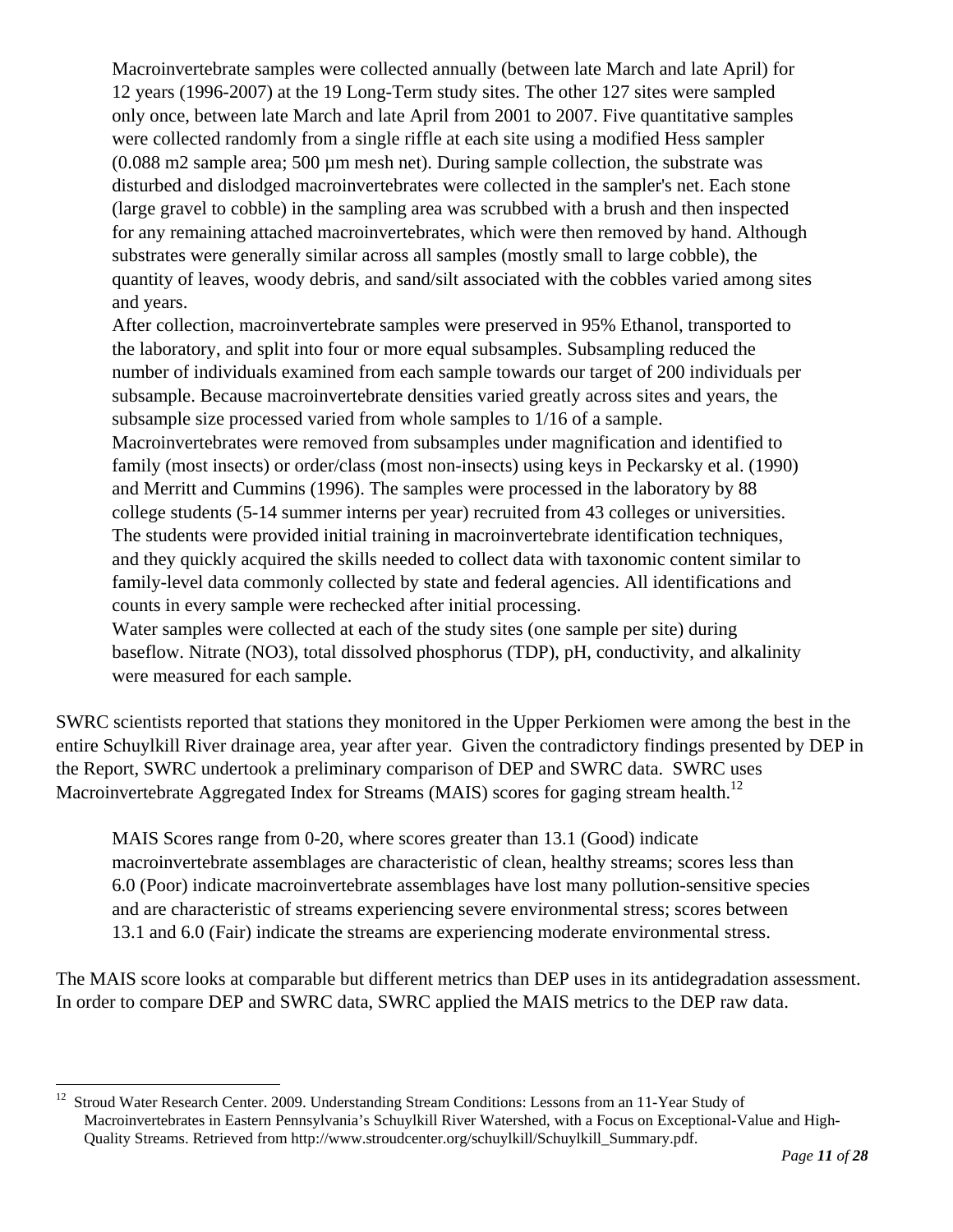

*Figure 3. Comparison of Metrics Analyzing DEP Semi-Quantitative Benthic Macroinvertebrate Data for the Upper Perkiomen* 

Figure 3 shows the relationships between the DEP special protection methods metrics scores (hereinafter referred to as the Biological Condition Score, or BCS) and the same date scores using the MAIS. The resulting MAIS scores do not contradict SWRC's earlier data; rather they support them, and in fact indicate these are good quality streams. SWRC speculates that differences arise in scoring the macroinvertebrate data because the BCS excludes some mayflies, stoneflies and caddisflies (referred to as EPT, an acronym for the orders for these insect, Ephemeroptera, Plecoptera, and Trichoptera), primarily mayflies, as not being pollution sensitive, where MAIS does not. Thus, sites with higher numbers of EPT tend to score well on the MAIS, but not on the BCS.

The co-petitioners are also to sharing macroinvertebrate and water quality data covering a timeframe from 2007 through 2013 collected by the Upper Perkiomen High School (UPHS) environmental science program under the guidance of Environmental Science Teacher, James Coffey. Coffey has been recognized by: the Perkiomen Watershed Conservancy (PWC) with its Teaching Excellence award, the Montgomery County Intermediate Unit as a finalist for its Inspiration Award for Teaching Excellence; and the Schuylkill Action Network (SAN) with its Most Valuable Partner Award. The Schuylkill Action Network also recognized UPHS with its Drinking Water Scholastic award.

Data gathered by UPHS was previously shared with DEP as part of our original petition. The UPHS environmental science program collects data about twice a year in May and October using EPA's volunteer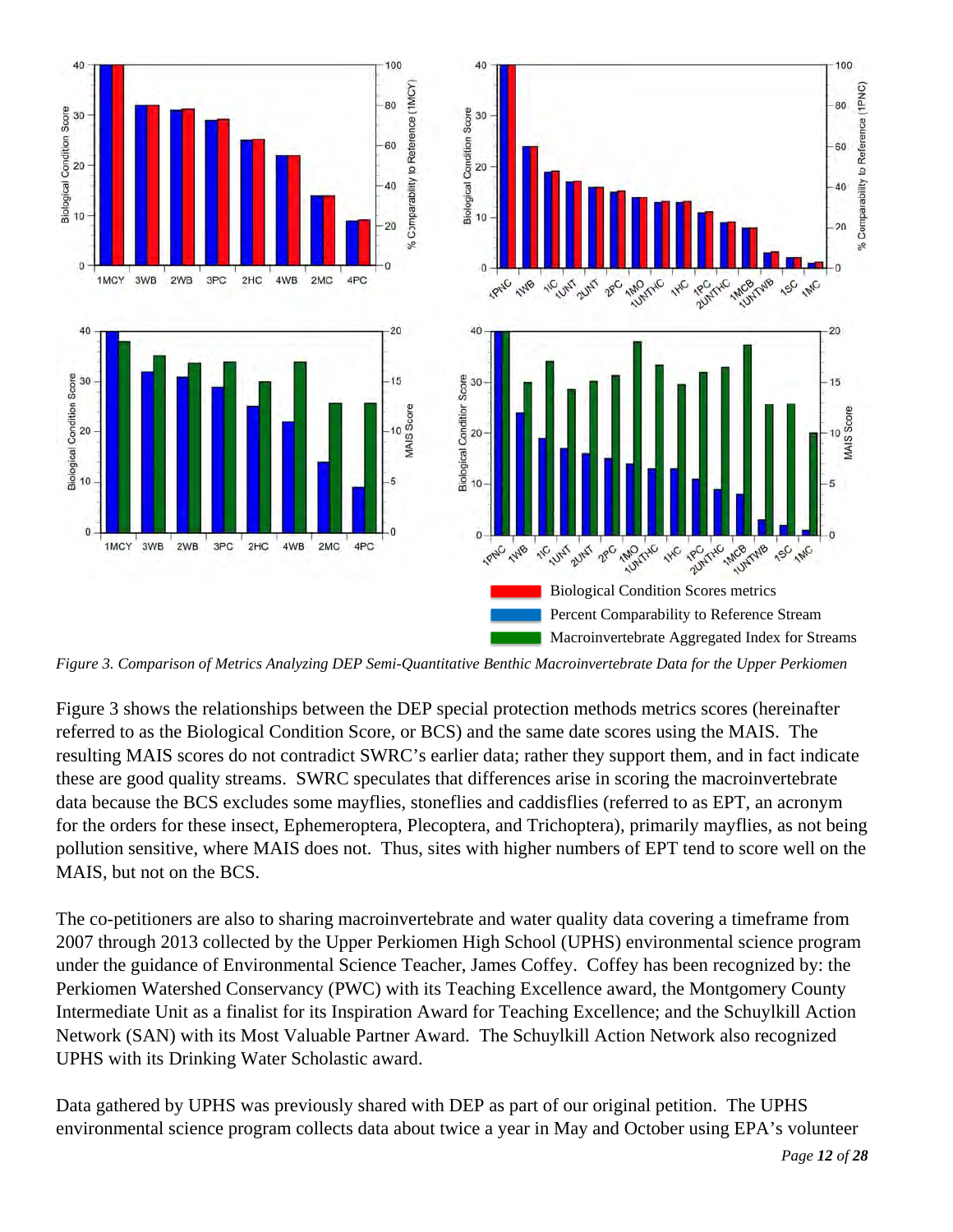monitoring protocols and metrics as outlined in *Volunteer Stream Monitoring: A Methods Manual* (1997) designed for use in Mid-Atlantic States. The station at Church Road along Perkiomen Creek in Upper Hanover Township scored >40 for every sampling period conducted from 2007 to 2013. For these EPA metrics, stations with >40 scores are ranked as "good"; scores of 20-40 are ranked as "fair" and scores less than 20 are ranked as "poor". These high scores, with diverse EPT organisms counted, indicate consistently good macroinvertebrate diversity for this station. Macoby Creek was also sampled by the students but not as regularly. Several sampling periods for the Macoby Creek indicated a score of greater than 40 for the Macoby Creek stations as well. We include the data in Appendix B and below a summary.

| <b>Sampling Location</b>                           | <b>Sampling Date</b> | <b>Water Quality Score</b> |
|----------------------------------------------------|----------------------|----------------------------|
| Perkiomen Creek, Church Road                       | 5/16/07              | 48.2                       |
|                                                    | 5/15/08              | 45.6                       |
|                                                    | 10/23/08             | 43.4                       |
|                                                    | 5/29/09              | 54.6                       |
|                                                    | 10/20/09             | 43.4                       |
|                                                    | 5/20/10              | 47.9                       |
|                                                    | 10/22/10             | 42.2                       |
|                                                    | 5/23/11              | 43.5                       |
|                                                    | 10/21/11             | 42.8                       |
|                                                    | 10/12/12             | 45.0                       |
|                                                    | 5/14/13              | 49.6                       |
| Macoby Creek, Pennsburg Nature Preserve/5th Street |                      |                            |
|                                                    | 5/29/09              | 59.7                       |
|                                                    | 10/20/09             | 47.8                       |
| Macoby Creek, Macoby Run Park/11th Street          |                      |                            |
|                                                    | 5/20/10              | 45.0                       |
|                                                    | 5/23/11              | 45.6                       |
|                                                    | 10/21/11             | 50.4                       |
|                                                    | 5/15/13              | 45.2                       |

*Table 2. Summary of Upper Perkiomen High School water quality data* 

### **Additional Biological Qualifiers**

Under 25 Pa. Code §§ 93.4b(a)(2)(ii) and 93.4b(b)(1)(vi) of the Pennsylvania Code,<sup>13</sup> a stream may qualify for High Quality (HQ) designation or EV designation based on the designation of the stream by Pennsylvania Fish and Boat Commission (PFBC). However, streams deserving HQ or EV protection based on trout qualifiers are given the designation only after designation by the PFBC following public notice and comment. DEP is charged with protecting "uses actually attained in the water body on or after Nov. 28, 1975, whether or not they are included in the water quality standards." When data is available demonstrating that a waterbody supports uses in addition to the designated uses, DEP must protect those uses as well. Therefore, the co-petitioners support the protection of streams deserving HQ or EV protection based on trout qualifiers when it can be shown that data collected justify the designation even if the designation had not yet been made by the PFBC following public notice and comment.

 $13\,$ In particular, 25 Pa. Code § 93.4b(a)(2)(ii) states that if "[t]he surface water has been designated a Class A wild trout stream by the Fish and Boat Commission following public notice and comment," then the waterway is a High Quality Water. Additionally, 25 Pa. Code § 93.4b(b)(1)(vi) states that if "[t]he water is designated as a 'wilderness trout stream' by the Fish and Boat Commission following public notice and comment," then the waterway is an Exceptional Value Water.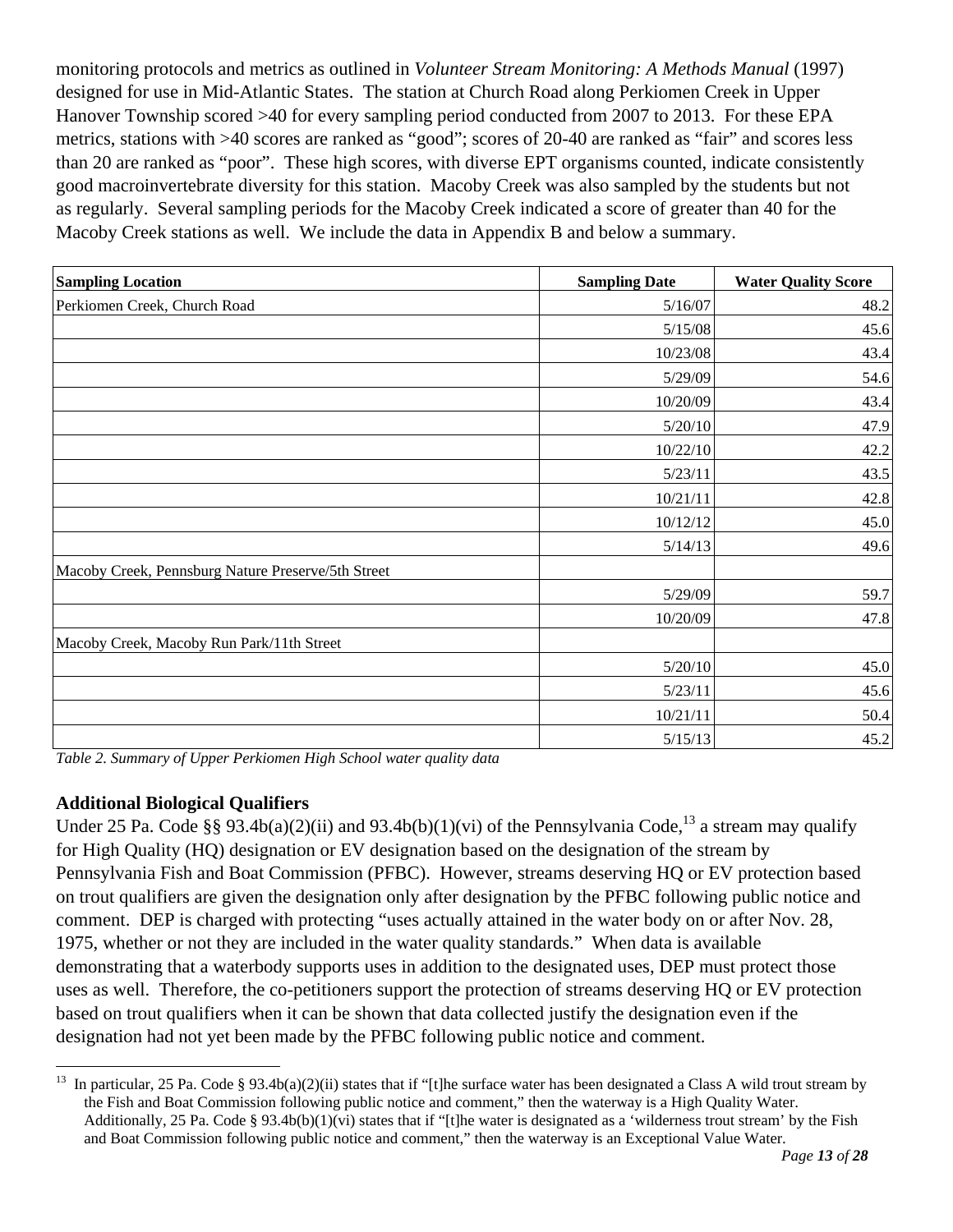For a study on the use of hydroecological indices for setting environmental flow standards, PFBC provided wild trout density and biomass estimates that were linked to flow records for USGS gages on a number streams in Pennsylvania including the West Branch Perkiomen Creek. The results of 13 samples of wild trout abundance, gathered from 1978 to 2002 were provided. The average adult wild trout biomass for the West Branch Perkiomen Creek at Hillegass, located downstream less than 1.0 mile from DEP's 4WB sampling station, was 61.29 kilograms per hectare  $(kg/ha)$ .<sup>14</sup> As this average exceeds the total wild brown trout biomass of at least 40 kg/ha necessary to qualify for Class A wild trout stream, <sup>15</sup> this suggests that the West Branch from the EV section, SR2069 bridge Old Route 100 downstream to the reservoir should qualify at least for HQ status. Thirteen years of data, all collected before 2002, would seem to support this. Yet the PFBC has not moved to change the stream's designation. DEP should have used this long available data to support HQ existing use protection for the West Branch.

| <b>USGS</b><br>station<br>number | <b>Stream Name</b>                                        | Drainage Starting Ending<br>Area | Year for Year of<br><b>Flow</b><br><b>Records Records</b> | <b>Flow</b> | $ $ of Trout $ $ of Fish<br><b>Samples</b> | Number   First Year   Last Year   Average<br><b>Sampling Sampling</b> | of Fish | Adult Wild<br><b>Trout</b><br><b>Biomass</b> | Average<br>Young of<br><b>Year Wild</b><br><b>Trout</b><br><b>Biomass</b> |
|----------------------------------|-----------------------------------------------------------|----------------------------------|-----------------------------------------------------------|-------------|--------------------------------------------|-----------------------------------------------------------------------|---------|----------------------------------------------|---------------------------------------------------------------------------|
| 1472199                          | <b>West Branch</b><br>Perkiomen Creek<br>at Hillegass, PA | 23.0                             | 1981                                                      | 2007        | 13                                         | 1978                                                                  | 2002    | 61.29                                        | 3.99                                                                      |

*Table 3. West Branch Perkiomen wild trout biomass data provided by Pennsylvania Fish and Boat Commission* 

The PFBC data is also supported by surveys undertaken by co-petitioner Perkiomen Valley Trout Unlimited (PVTU) which has undertaken annual surveys of trout in the area covered by the Petition, and regularly documented the presence of trout.

### *Fall 2007*

On May 19 the chapter held its most recent anglers survey on the West Branch Perkiomen Creek below Route 100. During our survey we found brown trout from Route 100 down to the mouth of the creek at Green Lane Reservoir.<sup>16</sup>

#### *Spring 2011*

Recent data from the Environmental Protection Agency shows there are wild browns [in the West Branch] down to the Green Lane Reservoir. Our own surveys and a quick check by the Pennsylvania Fish and Boat Commission last year confirmed wild populations down to the big lake. The Main Branch holds a good population of wild browns too, though it hasn't been surveyed recently.<sup>17</sup>

The co-petitioners referenced the presence of trout in our Petition and believe that DEP needed to investigate available PFBC data regarding trout biomass for the Upper Perkiomen Creek watershed.

 $\overline{a}$ 

<sup>&</sup>lt;sup>14</sup> V'Combe, P. and Najjar, K. 2009. Appendix D: An Evaluation of Wild Trout Abundance and Hydroecological Indices for Streams in Pennsylvania in Framework for Sustainable Management of the Pocono Creek Watershed Final Report. Delaware River Basin Commission.<br>
<sup>15</sup> 58 Pa. Code § 57.8a.<br>
<sup>16</sup> MacDonald C 2007 *From* 

<sup>16</sup> MacDonald, C. 2007. *From the Chapter President*. Streamside Happenings. Perkiomen Valley Trout Unlimited. Retrieved from http://www.pvtu.net/newsletters/Fall%202007%20Pub07%20Version.pdf. 17 MacDonald, C. 2011. *From the Chapter President*. Streamside Happenings. Perkiomen Valley Trout Unlimited. Retrieved

from http://www.pvtu.org/Documents/Newsletters/Spring2011.pdf.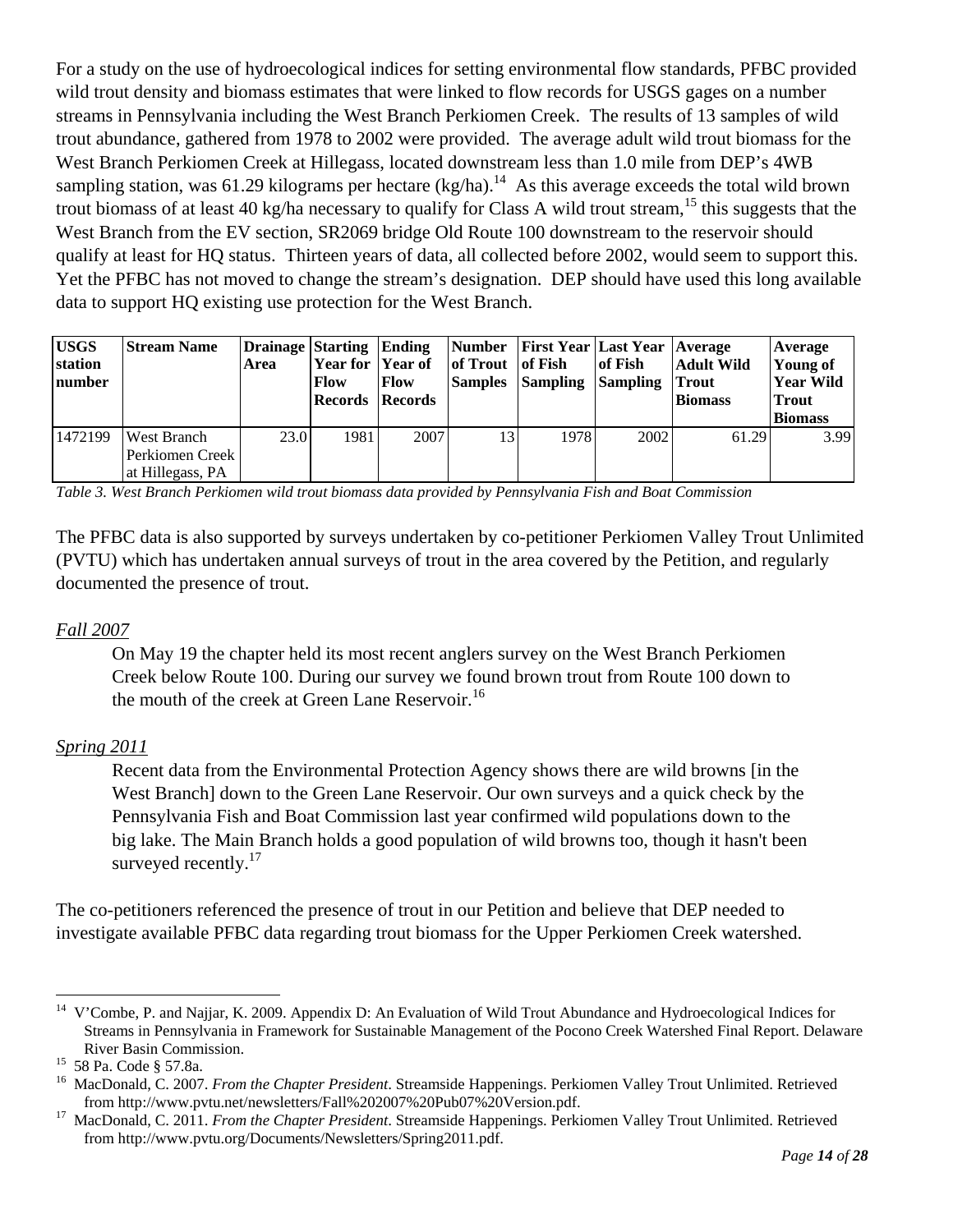The PFBC has designated some streams in the geographic area covered by the Petition designated as Class A Wild Trout Waters (see Table 4 below). In addition to those waters already designated as Class A, the copetitioners believe that there are other streams in the Upper Perkiomen that may hold Class A biomass trout populations, but that have not been officially designated as such by PFBC, like the West Branch Perkiomen. For much of the Upper Perkiomen, PFBC stream designations are based on biomass estimates as most surveys producing measured biomass were conducted prior to 2000. No survey has been conducted in the Upper Perkiomen since 2009. At this time, the co-petitioners support further study on the wild trout biomass before making designation recommendations in order to ensure adequate water quality protection for these waters and consistent application of fisheries management strategies.

| <b>County Water</b> |                 | Sec Trout<br>Fishery | <b>Section Limits</b>    | Length<br>(miles) | Public<br>Open | Public<br>Closed | Private<br>Open<br>% | ᄝ<br>Private<br>$\log$ | <b>USGS Quad</b><br><b>Name</b> | ≚<br>⊨          |
|---------------------|-----------------|----------------------|--------------------------|-------------------|----------------|------------------|----------------------|------------------------|---------------------------------|-----------------|
| <b>Berks</b>        | UNT to West     | <b>Brown</b>         | Headwaters -868m         | 2.4               | $\Omega$       |                  |                      |                        | 0 Manatawny                     | 39 <sub>1</sub> |
|                     | <b>Branch</b>   |                      | upstream SR1030-         |                   |                |                  |                      |                        |                                 |                 |
|                     | Perkiomen Creek |                      | downstream to mouth      |                   |                |                  |                      |                        |                                 |                 |
| <b>Berks</b>        | West Branch     | $2$ Brown            | SR1022 bridge at Huffs   | 4.8               | $\Omega$       |                  | 100                  |                        | 0 Manatawny /                   | 47              |
|                     | Perkiomen Creek |                      | Church downstream to     |                   |                |                  |                      |                        | <b>East Greenville</b>          |                 |
|                     |                 |                      | SR2069 bridge Old Rt 100 |                   |                |                  |                      |                        |                                 |                 |
| Berks/              | Perkiomen Creek | <b>Brown</b>         | Headwaters downstream    | 5.3               | $\Omega$       |                  | 46                   |                        | 54 East Greenville              | 46 <sup>l</sup> |
| Lehigh              |                 |                      | to SR1010 at Hereford    |                   |                |                  |                      |                        |                                 |                 |

*Table 4. Pennsylvania Class A Wild Trout Waters, October 2013* 

Streams that deserve particular attention include those streams designated by PFBC as Wild Trout Waters for management purposes. PFBC has designated some streams in the Upper Perkiomen as Wild Trout Waters (see Table 5 below). Also, those portions of the West Branch Perkiomen upstream of the SR1022 bridge should be considered classified as wild trout streams, because they are upstream of documented wild trout waters. As it is the policy of the PFBC to manage such upstream waters as wild trout streams because they function as habitat for segments of wild trout populations, including nurseries and refuges, and in sustaining water quality necessary for wild trout, these waters also deserve special attention and appropriate protections.

| <b>County</b> | Water                                                 | <b>Tributary To:</b>   | <b>Wild Trout Limits</b>                                          |           | Lower Limit Lat Lower Limit Lon |
|---------------|-------------------------------------------------------|------------------------|-------------------------------------------------------------------|-----------|---------------------------------|
| Lehigh        | <b>UNT To Hosensack</b><br>Creek (nw of<br>Hosensack) | <b>Hosensack Creek</b> | Headwaters dnst to<br>mouth                                       | 40.450832 | -75.508888                      |
| Lehigh        | Indian Creek                                          | <b>Hosensack Creek</b> | Headwaters dnst to<br>mouth                                       | 40.443890 | $-75.515556$                    |
| Montgomery    | <b>Hosensack Creek</b>                                | Perkiomen Creek        | Headwaters dnst to<br>mouth                                       | 40.424168 | $-75.526665$                    |
| <b>Berks</b>  | Pachwechen Run                                        | Perkiomen Creek        | Headwaters dnst to<br>first tributary dnst $T - 40.432426$<br>926 |           | $-75.575798$                    |

*Table 5. Pennsylvania Wild Trout Waters (Natural Reproduction), October 2013*

## Species of Concern Present in the Upper Perkiomen Basin

Under 25 Pa. Code §93.4b(a)(2)(i)(C), DEP is given discretion to consider "additional biological information which characterizes or indicates the quality of a water in making its determination." This is analogous to the PFBC Class A Wild Trout Stream designation <sup>18</sup> which qualifies a stream for HQ

 $\overline{a}$ 

<sup>18 25</sup> Pa. Code §93.4b(a)(2)(ii).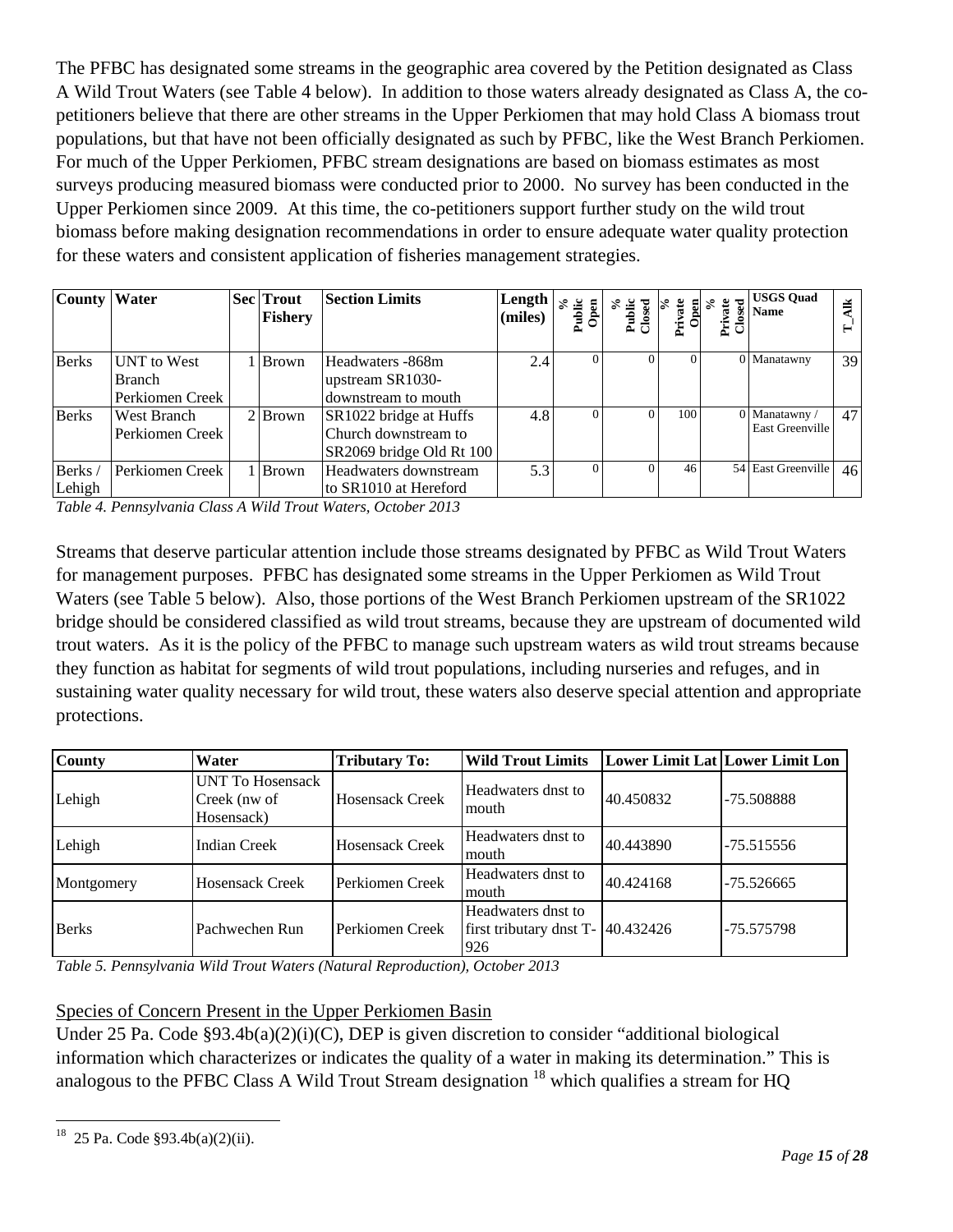designation or the wilderness trout stream designation<sup>19</sup> which qualifies a stream for EV designation. The co-petitioners request that DEP consider using the presence of the Pennsylvania endangered and federally threatened bog turtle (*Glyptemys muhlenbergii*) and the Pennsylvania threatened redbelly turtle (*Pseudemys rubriventris*) to designate the Upper Perkiomen, at a minimum, HQ, preferably EV.

Precedent for adoption of this approach also can be found in other states: Iowa includes the presence of threatened and endangered species (T&E) species among its criteria for consideration as Tier 3 waters, which is equivalent to Pennsylvania's EV designation, or Tier 2.5, which is a designation more protective than Pennsylvania's HQ designation but less protective than Pennsylvania's EV designation.<sup>20</sup> Arizona also provides special protection designation if threatened or endangered species are known to be associated with the surface water and the existing water quality is essential to the maintenance and propagation of a T&E species. Arkansas specifically lists T&E species and can designate waters with these species as outstanding, or Tier 3, waters. Rhode Island includes waterbodies containing critical habitats for rare or endangered species as qualifying for their "Special Resource Protection Waters".<sup>21</sup>

In the Report, DEP states that T&E species are provided protection through the agency's permitting process. However, the introduction of the Endangered Species Coordination Act (HB 1576/SB 1047) now making its way through the Pennsylvania General Assembly would weaken endangered species protection in Pennsylvania. Under this legislation, the redbelly turtle, threatened in Pennsylvania but secured federally, could lose protection. The layers of bureaucracy and political influence the bill would add to protection of T&E species in Pennsylvania would certainly result in gaps in protection for species that may not be addressed by the permitting process. The addition of at least federally threatened species as a qualifier for EV designation would go far to close gaps in protection.

It should also be noted that the Upper Perkiomen area is home to the nesting locations of a bird species imperiled at the state level due to rarity.

Site SA506 is located in the southwest corner of Hereford Township. It marks the nesting location of a bird species imperiled at the state level (S2). Such a ranking means that the species is imperiled in Pennsylvania because of its rarity  $(6 - 20)$  occurrences or few remaining individuals or acres) or vulnerability to extirpation from the state. It was observed nesting among boulders and rock outcrops in a tulip poplar, ash, and maple woodlot. This rare and a more common species will continue to use the site if the surrounding area remains undisturbed. $^{22}$ 

Surface waters are important to birds in the forests through which they flow. The imperiled bird species in site SA506 likely rely on streams in the Upper Perkiomen for drinking and bathing through the dryer summer. Many species of birds also feed on invertebrates that spend part of their life cycle in streams. Protection of the Upper Perkiomen watershed also means protection for this rare bird species.

<sup>19</sup> 25 Pa. Code §  $93.4b(b)(1)(vi)$ .

<sup>&</sup>lt;sup>20</sup> Iowa Department of Natural Resources. 2010. Iowa Antidegradation Implementation Procedure. Retrieved from http://www.iowadnr.gov/water/standards/files/antideg\_2\_17.pdf.

<sup>21</sup> River Network. 2009. Antidegradation Report Query. Retrieved from http://www.rivernetwork.org/rn/antidegradation.<br><sup>21</sup> Gannett Fleming, Inc. 2006. Technical Memorandum No. 3 - Environmental Resources Analysis. Hereford-

Municipal Comprehensive Plan.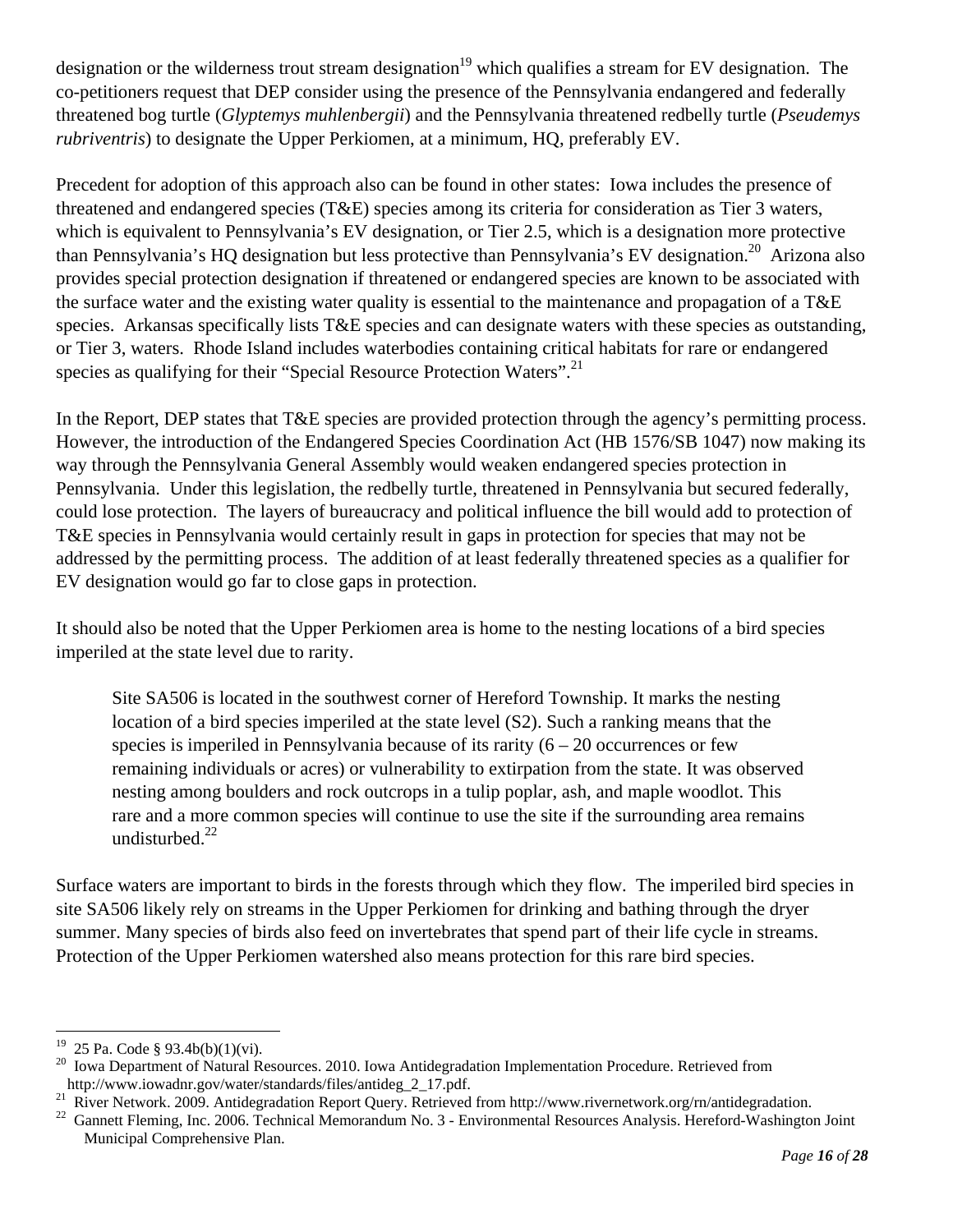# **Water Chemistry**

DEP may consider not only biological but also chemical data for an antidegradation assessment. Although a limited amount of water chemistry data was submitted by the co-petitioners, the data collected by SWRC that were included in the Petition do appear to compare favorably with the requirements that water quality in the candidate stream be better than the water quality criteria in 25 Pa. Code § 93.7, Table 3. Of the SWRC data submitted, nitrate (milligrams per liter, or mg/L), pH and alkalinity (as mg/L CaCO3) compare with parameters in § 93.7, Table 3 for nitrite plus nitrate, which should be a maximum of 10 mg/L as nitrogen, pH which should from 6.0 to 9.0 inclusive, and alkalinity which should be a minimum of 20 mg/L as CaCO3.

| <b>SWRC Site #</b> | <b>Site Name</b>                   | Nitrate $(mg/L)$ | pH   | Alkalinity (as mg/L CaCO3) |
|--------------------|------------------------------------|------------------|------|----------------------------|
| 18                 | <b>Upper Perkiomen Creek</b>       | 2.4              | 8.2  | 57                         |
| 19                 | West Branch Perkiomen              | 1.3              | 8.0  | 38                         |
| 90                 | <b>Molasses Creek</b>              | 1.2              | 8.5  | 58                         |
| 93                 | <b>Hosensack Creek</b>             | 2.2              | 8.1  | 53                         |
| 94                 | <b>Upper Perkiomen at Tollgate</b> | 1.8              | 8.1  | 48                         |
| 95                 | Macoby Creek                       | 1.1              | 9.1  | 55                         |
| 96                 | <b>Indian Creek</b>                | $4.4^{\circ}$    | 8.01 | 42                         |
| 97                 | <b>West Hosensack Creek</b>        | 2.4              | 8.1  | 53                         |
| 98                 | <b>East Hosensack Creek</b>        | 2.8              | 8.5  | 84                         |
| 99                 | Upper Perkiomen at Yeakel Mill     | 1.7              | 7.9  | 42                         |
| 100                | West Branch Perkiomen at Bob White | 1.9              | 7.6  | 27                         |

*Table 6. Stroud Water Research Center Water Chemistry* 

As such, the co-petitioners disagree with DEP's characterization of the SWRC data: "Results indicate slightly elevated nitrate and total dissolved phosphorus levels,  $pH$  hovering in the  $7 - 8$  range, with moderate alkalinity."

### *Nitrate*

The SWRC nitrate levels are all considerably better than the 10 mg/L requirement for nitrite plus nitrate from § 93.7, Table 3. Moreover, DEP recently suggested that base levels of nitrate-N in precipitation and groundwater in Pennsylvania already may be 1 mg/ $L^{23}$  If true, then DEP's description of the SWRC's measured nitrate levels at the Upper Perkiomen monitoring stations, seven of which were under 2.0 mg/L, as slightly elevated is inaccurate.

### *pH*

The pH range for the SWRC monitoring stations was 7.6 to 9.1, but pH values at eight of the 11 stations sampled were between 8.0 and 8.5 with the average pH as well as the most commonly occurring value being 8.1. For Muncy Creek, the average pH range for data collected from 2002 to 2005 was 6.9 to 7.8,  $^{24}$  which again raises questions as to the suitability of Muncy Creek as reference stream for the Upper Perkiomen Creek watershed and further shows the variation possibly caused by geological differences.

## *Alkalinity*

1

<sup>&</sup>lt;sup>23</sup> Pennsylvania Department of Environmental Protection. 2013. Sewage Facilities Planning Module Review for Onlot Sewage

Systems Proposed in High Quality and Exceptional Value Watersheds. 24 Pennsylvania Department of Environmental Protection. 2006. Water Quality Network Reference Candidate Streams. Retrieved from

http://files.dep.state.pa.us/Water/Drinking%20Water%20and%20Facility%20Regulation/WaterQualityPortalFiles/Stream\_Pa ckages/Blue\_Eye\_Run/BlueEyeRunetalReport.pdf.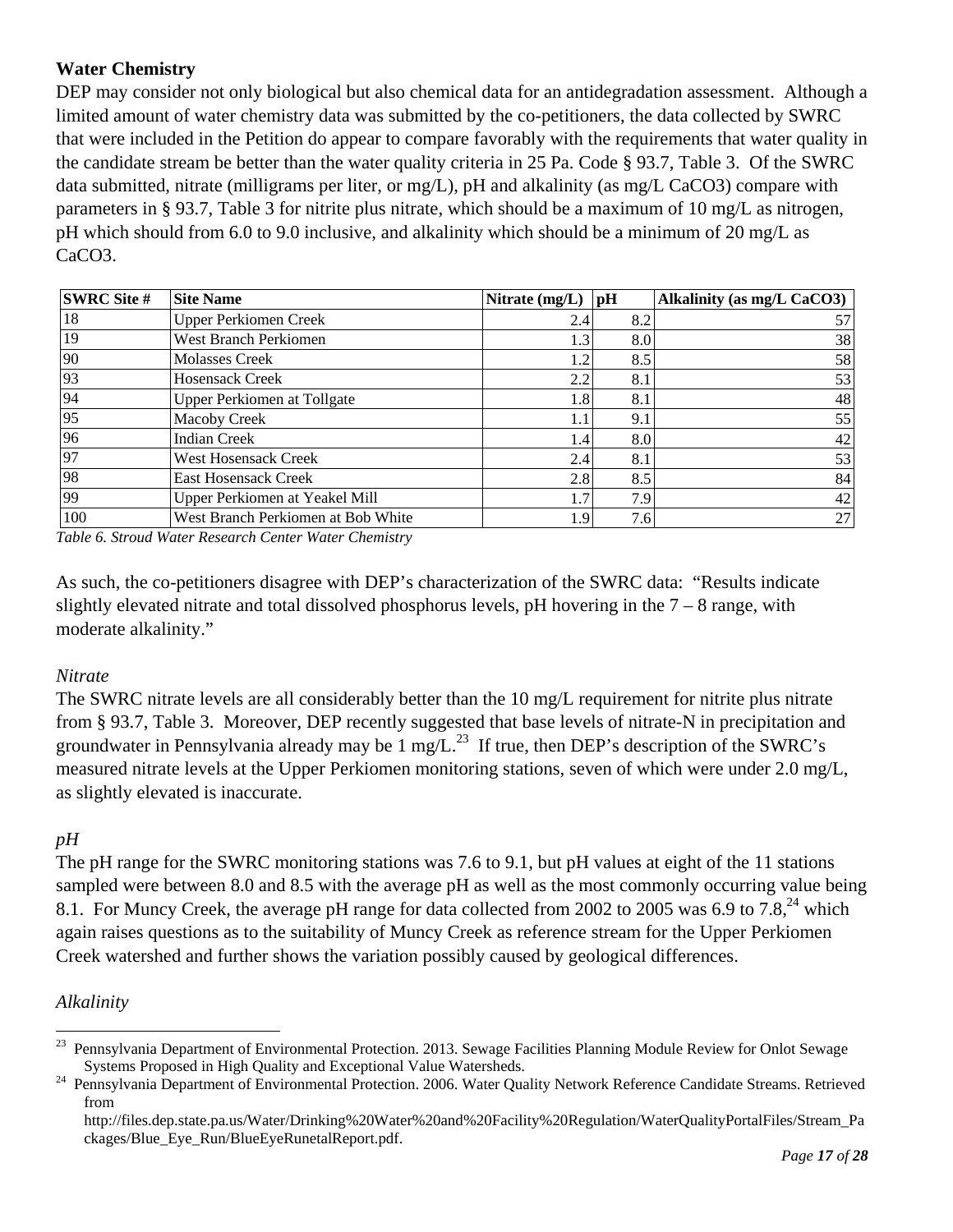The range for alkalinity for the SWRC monitoring stations was 27 mg/L to 84 mg/L all of which surpass the minimum of 20 mg/L as CaCO3.

Given the water quality data submitted with the Petition, DEP could have chosen to collect water chemistry data for the Upper Perkiomen for comparison against the Muncy Creek reference site. As a Water Quality Network (WQN) station, chemical data is already collected for Muncy Creek. The co-petitioners recommend that DEP consider collecting at least one year of water chemistry data for the candidate streams in the Petition before making any recommendations.

### **Qualifying as Exceptional Value Waters**

The co-petitioners believe we have made a case for further study and reconsideration of the recommendations proposed in the Report. We believe we have made a case for reconsideration of the Upper Perkiomen Creek watershed and designation, at a minimum as a HQ watershed. And when additional factors are considered, the co-petitioners believe it is clear that the Upper Perkiomen deserves EV status. We begin to outline these other factors below.

### *Outstanding National, State, regional or local resource water*

#### National Significance

The geographic area covered by the Petition makes up part of the Schuylkill Highlands, which is part of the Pennsylvania Highlands. The four state Highlands region, including the Pennsylvania Highlands, was recognized as a region of national importance by the 2004 Highlands Conservation Act (HCA). The purpose of the HCA was in part to recognize the importance of the water, forest, agricultural, wildlife, recreational, and cultural resources of the Highlands region, as well as the national significance of the Highlands region to the United States. To demonstrate the federal government's commitment to protecting the Highlands, the HCA authorized spending up to \$100 million in federal matching funds over 10 years for land preservation and protection in the Highland states. In addition, the HCA authorized the USDA Forest Service in the Highlands region to assist the Highlands States, local units of government, and private forest and farm landowners in the conservation of land and natural resources in the Highlands region. Through the HCA, the federal government has demonstrated an interest in real estate intended to provide long-term protection of the Highlands region as well as an interest in the implementation of sound land use that protects water resources. This interest in real estate and implementation of sound land use practices we believe meets the requirements of 25 Pa. Code § 93.4b(b)(iii).

### State Significance

As noted in the Petition, the Schuylkill Highlands takes in the Upper Perkiomen Creek watershed. The Schuylkill Highlands is one of only seven Conservation Landscape Initiative (CLI) regions in Pennsylvania. These areas are identifying values at a landscape scale, revitalizing communities, and engaging local and regional partners in conservation and economic development. CLIs are established by the Pennsylvania Department of Conservation and Natural Resources (DCNR) to save special regions in the state. The goal behind the establishment of a CLI is to motivate local citizens and elected officials to take on the challenge of effective land use planning, investment, civic engagement and revitalization. The presence of DCNRowned lands provides the foundation for a CLI. In addition to the DCNR-owned lands such as French Creek in the western part of the Schuylkill Highlands, DCNR holds an easement on land that is partially in the West Branch Perkiomen (the easement is held by DCNR, but administered by the Berks County Conservancy).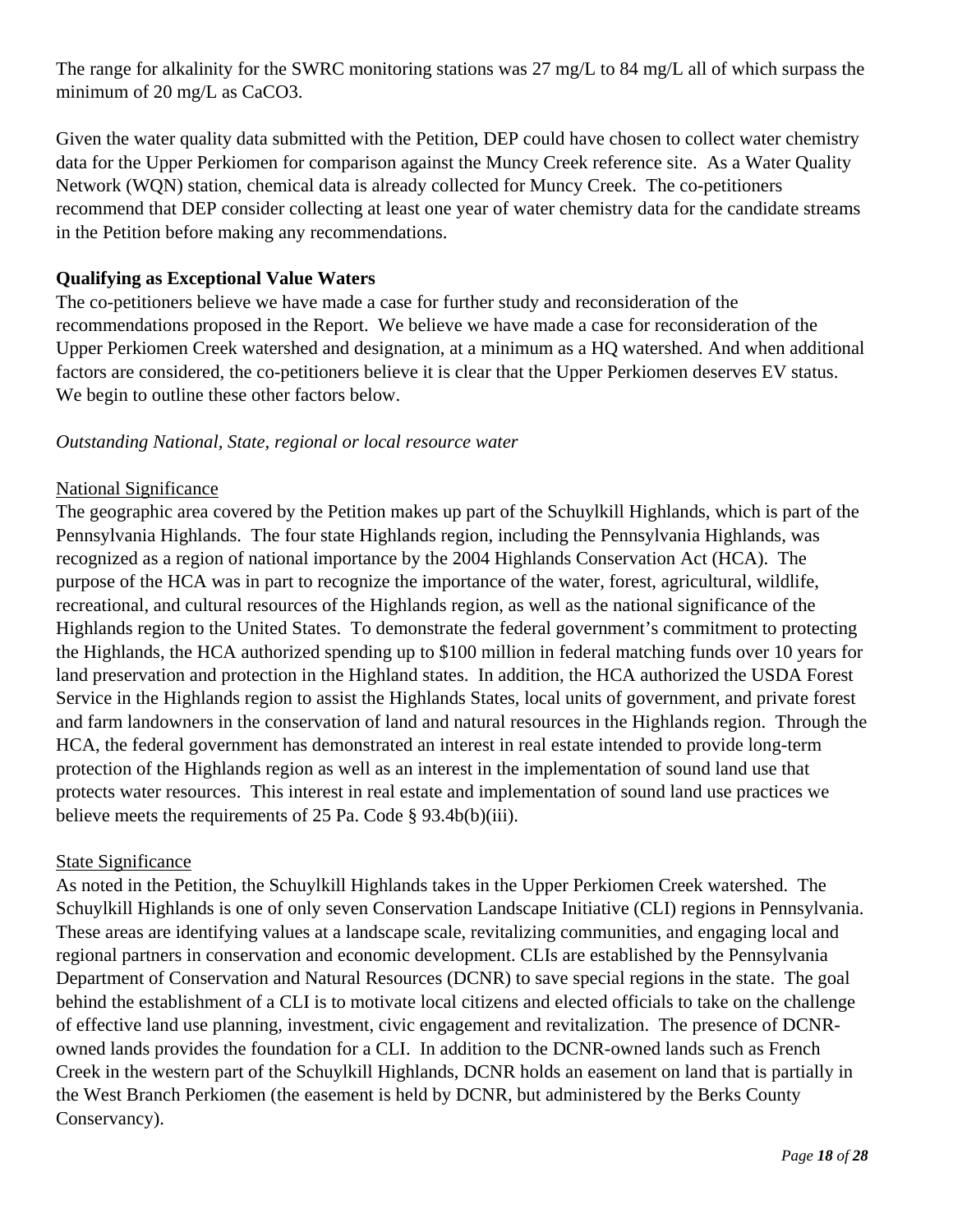The Schuylkill Highlands CLI is recognized for natural resources that are significant to America's history, from iron and steel, coal and foundry industries, to the headwater streams that today provide drinking water to the Philadelphia regional area. Over the past few years, the establishment of the Schuylkill Highlands CLI has moved the Schuylkill Highlands Partnership—local, regional, and state partners made up of nonprofits, local and state governments and businesses—to implement conservation practices that will better protect and preserve this unique landscape.

The Schuylkill Highlands are described as "home to critical unprotected lands such as source water, head waters, riparian buffers, watershed lands, natural areas, contiguous forested lands and key habitats, farmland, and greenway connectors . . .<sup>25</sup> Goals established by DCNR for the Schuylkill Highlands CLI are to:

- protect what is special to this area by saving a significant amount of remaining land in this landscape
- connect residents and visitors to the outdoors
- implement sustainable land use practices in local municipalities in the landscape

## Regional Significance

The Schuylkill Highlands Partnership has committed to "Conserving, protecting, and stewarding lands, watersheds, greenways, and habitats through conservation of at least 50% of the region's most critical habitat and watershed headwaters and stewardship of the key natural resources."<sup>26</sup> To assist in advancing targeted project work within the region that support the goals and vision, the Schuylkill Highlands administers a mini-grant program to provide financial support to municipalities, non-profits, watershed associations, and friends groups working to realize the goals of the Schuylkill Highlands CLI. The grants made to date include funding for PerkUp Wayfinding outdoor programming.

A partnership of seven municipalities led by Upper Hanover Township and the Upper Perkiomen Valley Chamber of Commerce will develop and install a unified system of town gateways, including wayfinding and identification signs assisting users in locating outdoor amenities and trail networks. $27$ 

Among the initiatives of the Schuylkill Highland Partnership is the establishment of a greenway within the Schuylkill Highlands that "conserves the best natural and agricultural areas, promotes history, provides recreation, and enhances the economy and quality of life for residents."<sup>28</sup>

The co-petitioners also noted in the Petition that the Schuylkill Watershed Conservation Plan (2001) submitted as part of the original petition, shows the regional importance of the Upper Perkiomen area. The Schuylkill Watershed Conservation Plan lists the Upper Perkiomen as a "high priority site" for its high habitat value. The Natural Land Trust's Smart Conservation project combined 15 land cover classes and, for each of six taxa classes (mammals, birds, reptiles and amphibians, invertebrates, plants, and aquatics),

 $\overline{a}$ <sup>25</sup> Pennsylvania Department of Conservation and Natural Resources. n.d. Schuylkill highlands. Retrieved from

http://www.dcnr.state.pa.us/cli/schuylkillhighlands/index.htm. 26 Natural Lands Trust. 2012. A Path Forward: Schuylkill Highlands Greenway Plan. Schuylkill Highlands Conservation Landscape Initiative. Retrieved from http://www.natlands.org/publications/a-path-forward-schuylkill-highlands-greenway-

plan/. 27 Schuylkill Highlands Partnership. 2013. Partner Resources and Grant Information. Natural Lands Trust. Retrieved from http://www.schuylkillhighlands.org/partners\_grants.php. 28 Natural Lands Trust. 2012. A Path Forward: Schuylkill Highlands Greenway Plan. Schuylkill Highlands Conservation

Landscape Initiative. Retrieved from http://www.natlands.org/publications/a-path-forward-schuylkill-highlands-greenwayplan/.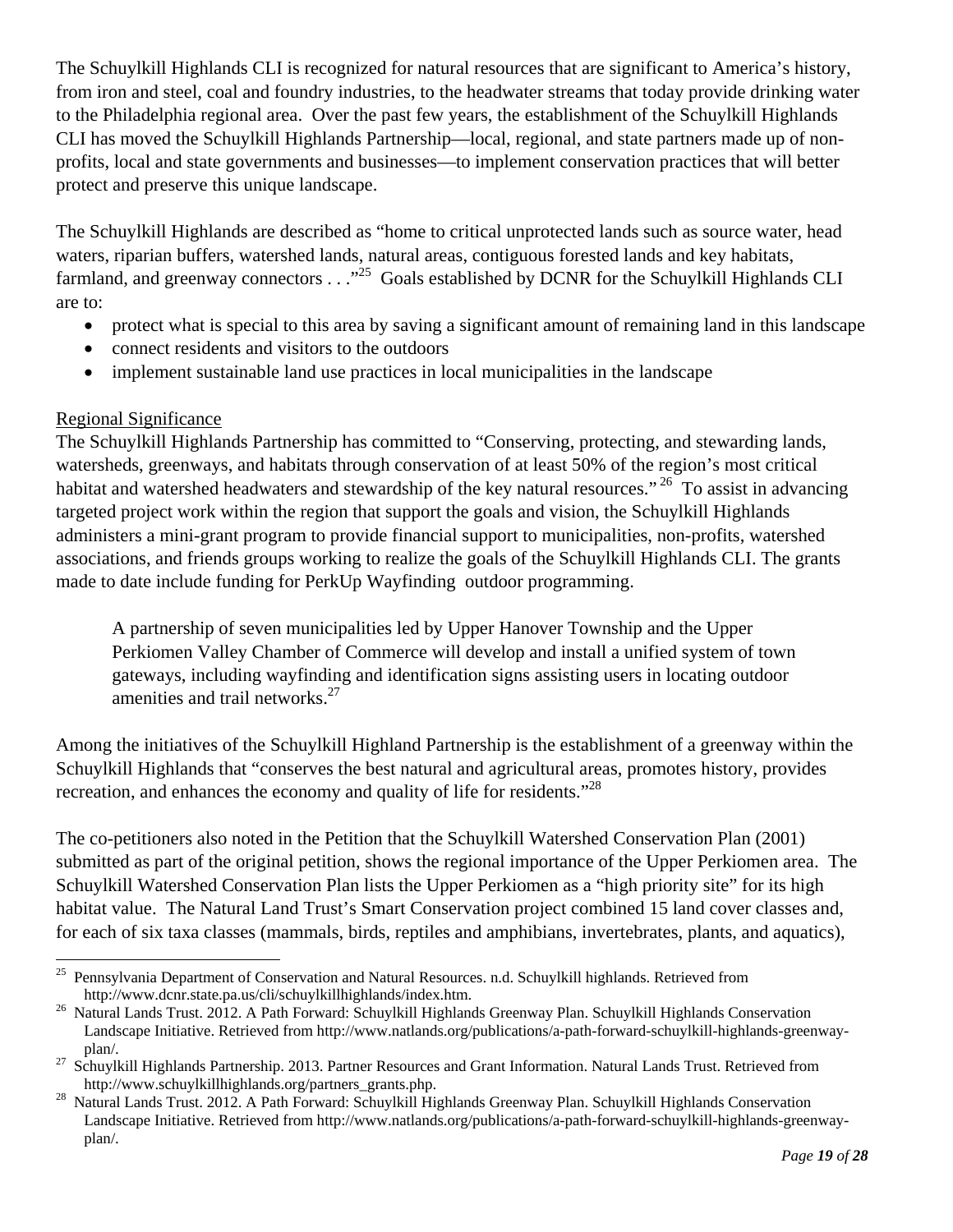assigned each a habitat potential rating ranging from very poor to good. The Upper Perkiomen was listed as a priority for conservation due to its habitat value and was one of only twelve sub-watersheds listed in the Schuylkill Basin under this special value designation.

More recently, the William Penn Foundation has included the Upper Perkiomen as part of the Schuylkill Highlands sub-watershed that the Foundation plans to target for restoration or preservation efforts that will address specific local stressors. For the Schuylkill Highlands sub-watershed, the Foundation will target funding toward land conservation.

# Local Significance

1

To evaluate the application of the National, State, regional or local resource water qualifier, DEP reported looking for municipally-owned lands or other municipal real estate interests in land along the watershed corridor. The co-petitioners believe that DEP is using a narrow definition "real estate interests" than is provided in 25 Pa Code § 93.1. Definitions, where real estate interests include: a) Fee interests; b) Conservation easements, c) Government owned riparian parks or natural areas, and d) Other interests in land which enhance water quality in a watershed corridor area. DEP looked only at municipal owned land, but the use of the word "government owned" to qualify riparian parks or natural areas, suggests that preserved interests in land that protect the watershed need not be government owned.

The Schuylkill Highland Partnership provides support to municipalities to implement appropriate land use ordinances and practices that steward the Schuylkill Highlands and move the greenway plan forward at local and site levels. Schuylkill highlands mapping documents an extensive network of publicly and privately protected lands, preserved by collaboration among non-profits, businesses, and local, county and state governments. The Schuylkill Highland Partnership has documented the municipal capacity and readiness to preserve and protect land in the Schuylkill Highlands. The co-petitioners include in Appendix C mapping that documents active municipal land protection efforts in the Schuylkill Highlands, including in those municipalities in the geographic area covered by the Petition, as well as the use of zoning to preserve land, percent protected land, public and private protected lands and protected farmland. Contrary to DEP's assertion, these maps show a significant percentage of land protected and a commitment to land protection.

It should also be noted that a significant part of the Upper Perkiomen is a rural area. As such, in these areas, municipalities are relying on agricultural preservation (via zoning, the Clean and Green program and county public and private agriculture preservation programs) to preserve open space. Streams in these areas should not be penalized as not being "municipally-owned lands or other municipal real estate interests in land" when these municipalities are clearly recognizing that preservation of natural features also helps preserve the rural area of their communities.

The planning area contains 1,315 acres of floodplains, 258 acres of wetlands, 3,764 acres of hydric soils, and 1,020 acres of steep slopes (greater than 15 percent**); these areas not suitable for development and are key to the preservation of rural character in the planning area**. [emphasis added] $^{29}$ 

Local efforts to preserve open space through agriculture preservation tools are documented on the map of protected lands from the 2006 *Hereford-Washington Joint Municipal Comprehensive Plan* (Appendix D)

<sup>&</sup>lt;sup>29</sup> Gannett Fleming, Inc. 2006. Hereford-Washington Joint Municipal Comprehensive Plan.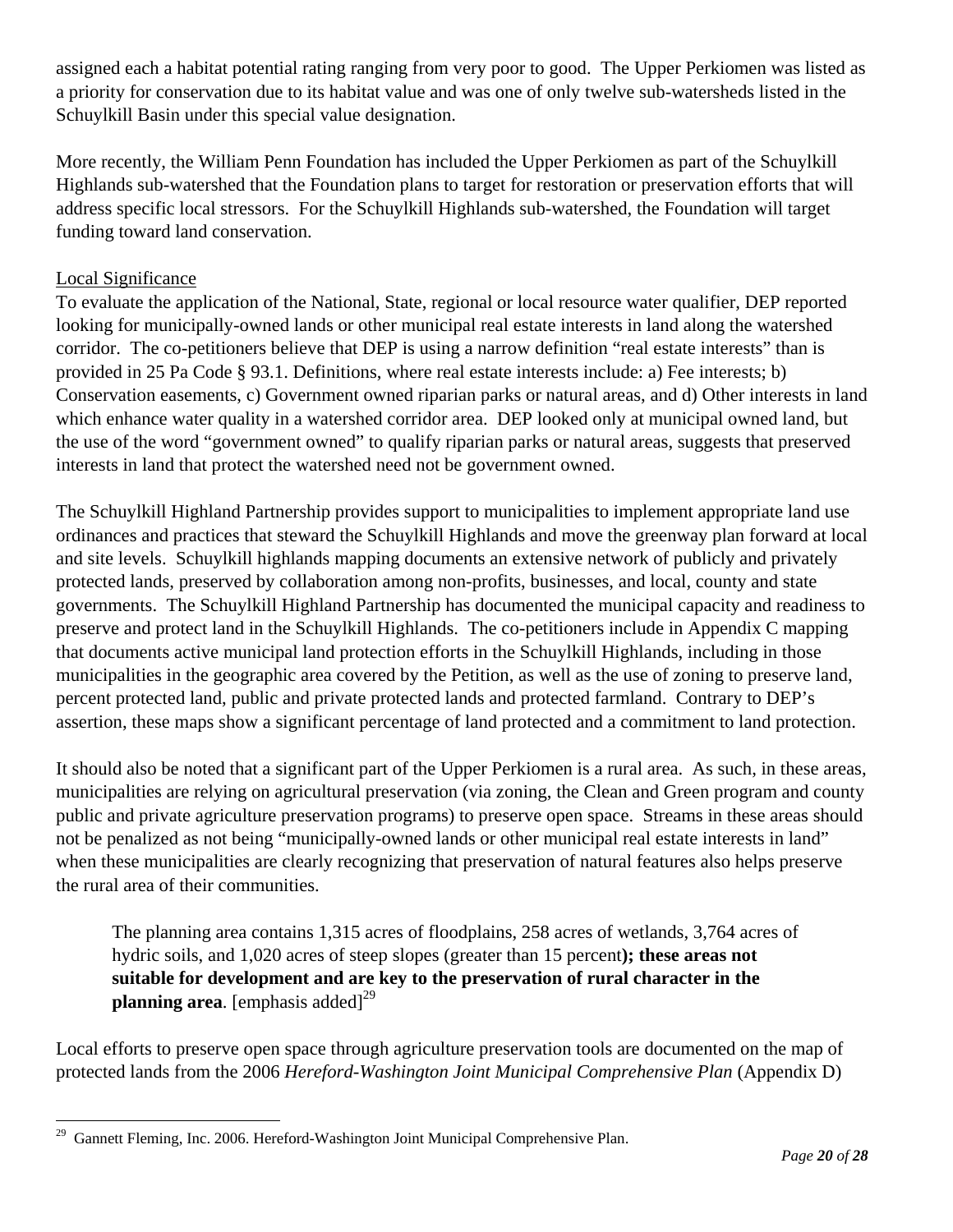which also indicated a Berks County Conservancy easement along the Upper Perkiomen and agricultural conservation easement along the West Branch Perkiomen.

The co-petitioners are working to identify and inventory specific parcels to further underscore local efforts to preserve lands that enhance water quality in the Upper Perkiomen, but we require more time to do so. In the interim, we have attached as Appendix E the Upper Perkiomen Valley Park & Recreation Amenities which provides a map with general information map about public open space, private recreation lands and trails—all lands with the potential to enhance water quality in the Upper Perkiomen—within the proposed upgrade area. Below a listing of some of these preserved spaces by municipal and county governments.

- Mill Hill Preservation Area
- Hosensack Creek area
- Soffa Road Open Space
- Peevy Road Open Space
- Camelot Park
- Township Woods
- Green Lane Reservoir Park
- Green Lane Park
- Green Lane Nature Center
- Macoby Run Park
- Vineyards Open Space
- Pennsburg Nature Preserve
- Pennsburg Community Park
- Green Lane Borough Open Space

There are two State Game Lands (SGL) parcels, referred to as SGL 315, located within the Upper Perkiomen. A map showing these parcels is attached in Appendix F. In addition, Lower Milford Township just shared with the co-petitioners that it also owns 18 acres of preserved land in the Upper Perkiomen.

The co-petitioners wish to remind DEP that in December 2008 we shared data inventoried by the Montgomery County Land Trust of preserved acreages in the geographic area covered by the Petition. The co-petitioners are also aware of easements held in this area by the Berks County Conservancy and believe it is likely easements in this area are also held by the Wildlands Conservancy.

## Protective Ordinances

The co-petitioners recognize the forgoing interests in land must be coupled with sound land use water quality protective measures. The majority of the municipalities in the Upper Perkiomen have a subdivision and land development ordinances (SALDO) and stormwater and land disturbance ordinances to protect lands within their jurisdictions. In 2008, the co-petitioners submitted a listing of some of the protective ordinances that various townships had in place at that time.

Since 2008, ordinances with additional or stronger protections have been adopted by many of the municipalities in the Upper Perkiomen area. In 2012, Longswamp Township adopted a well protection ordinance with provisions for water conservation and to protect water quality. Also in 2012, District Township updated its floodplain ordinance in response to the Federal Emergency Management Agency's (FEMA's) updating of Flood Insurance Rate Maps (FIRMs) for Montgomery County. Upper Milford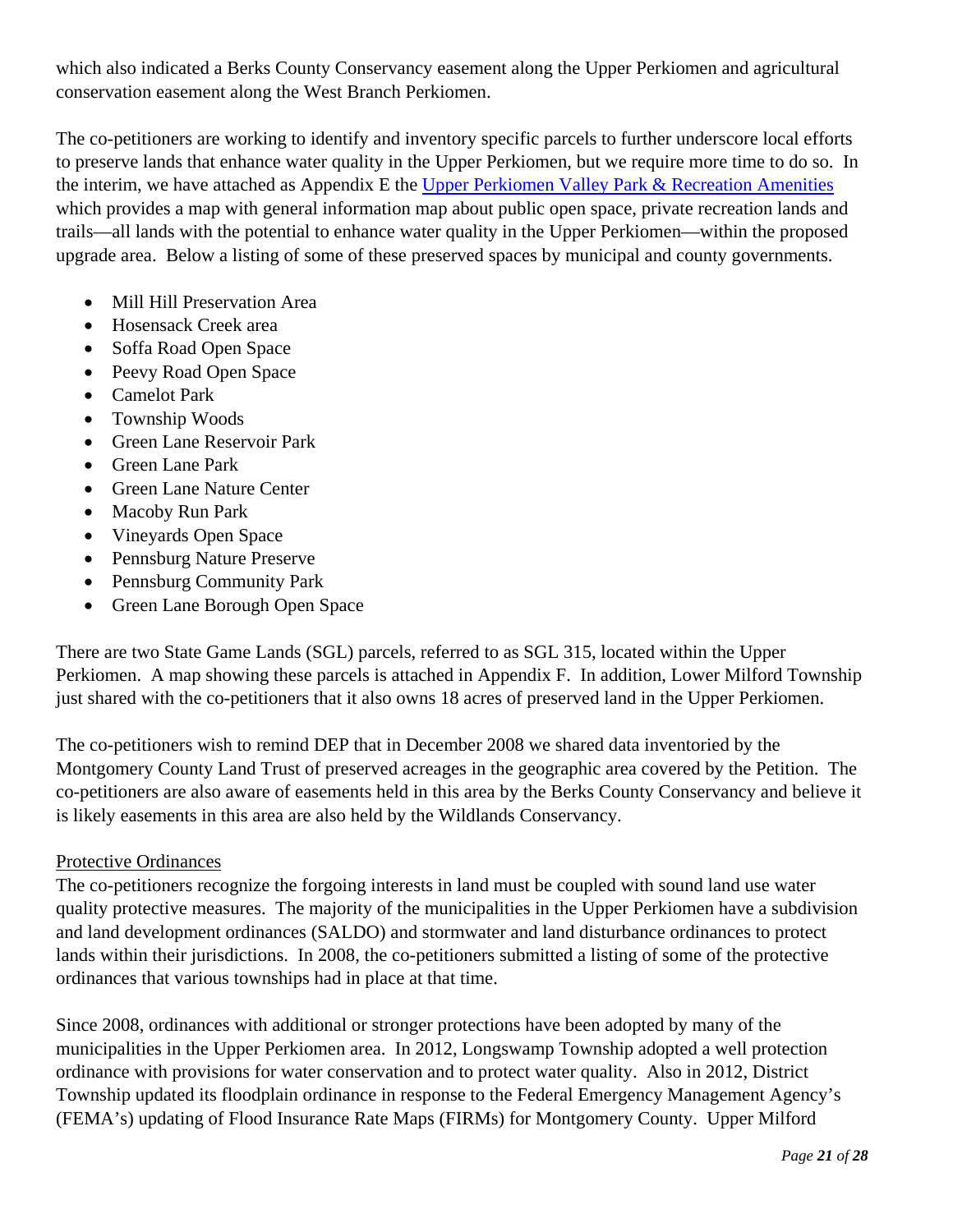Township updated its subdivision and land development ordinance (SALDO) in 2009 and adopted the Perkiomen Creek Headwaters Act 167 stormwater management ordinance in 2013. The co-petitioners are compiling for DEP review a full list of the strengthened ordinances that are now in place for the municipalities in the Upper Perkiomen, however more time is needed to accomplish this effort. Preliminary information from our review is attached (see Appendix G).

A survey of municipal officials completed in 2001 as part of the Schuylkill Watershed Conservation Plan indicated that 12 of the 14 municipalities responding thought that stream quality was important to their municipality. With recent work by the Schuylkill Highlands partnership, municipalities have been working to better protect the Schuylkill Highlands. The attached map (see Appendix H) documents the Upper Perkiomen municipalities that recognizes the Schuylkill Highlands in plans demonstrates the broad commitment in the region to the protect this unique landscape.

Another example of this protection work includes the recent Upper Perkiomen Green Up Plan, a green infrastructure and sustainability plan for the Upper Perkiomen area finalized in 2013 by Montgomery County Land Trust with support from DCNR (see plan attached). The Green Up effort emphasizes preservation and protection of the Upper Perkiomen region:

Why the name GreenUp? You would think that communities with town names such as East Greenville and Green Lane would suggest "a rural wooded area." Driving through the area reinforces this notion. But the ten townships and boroughs in the Upper Perkiomen Valley are greater than the sum of their municipal parts. It's a place that has avoided many development problems and a place that is well worth saving. It's where Mother Nature would like to stay and play. GreenUp is the community-wide environmental process for managing and enhancing this healthy rural oasis. GreenUp is both a practice and a philosophy about living in a place that values and appreciates a vital economy and quality of life that is due to the relationship between green business practices, natural system stewardship, nature-based tourism, and green jobs. It recognizes that we all have a shared responsibility to protect our natural environment, to use only what we need, and to make smart choices.<sup>30</sup>

## *Exceptional Ecological Significance*

In the Report, the DEP asserts that it did not identify any surface waters with statewide or local ecological significance, nor did it identified any rare or endemic ecological community types tied to the surface waters. The co-petitioners disagree. In the Petition, the co-petitioners referenced Section E6 of the 2001 *Upper Perkiomen Creek Watershed Conservation Plan* which includes a description of each of the specific sites in the Natural Areas Inventories for Lehigh and Montgomery counties as well as noting that District and Hereford townships in Berks County contain the nesting locations for a bird species that is imperiled at the state level due to rarity.

In December 2008, the co-petitioners provided greater detail regarding the natural resources in the geographic area covered by the Petition that are of significance in the Pennsylvania Natural Areas Inventory and considered to be of the highest priority for preservation for biodiversity. Listed by the resource areas

<sup>1</sup> <sup>30</sup> Montgomery County Lands Trust. 2013. GreenUp: Creating a Community Where People Love To Live, Work and Visit.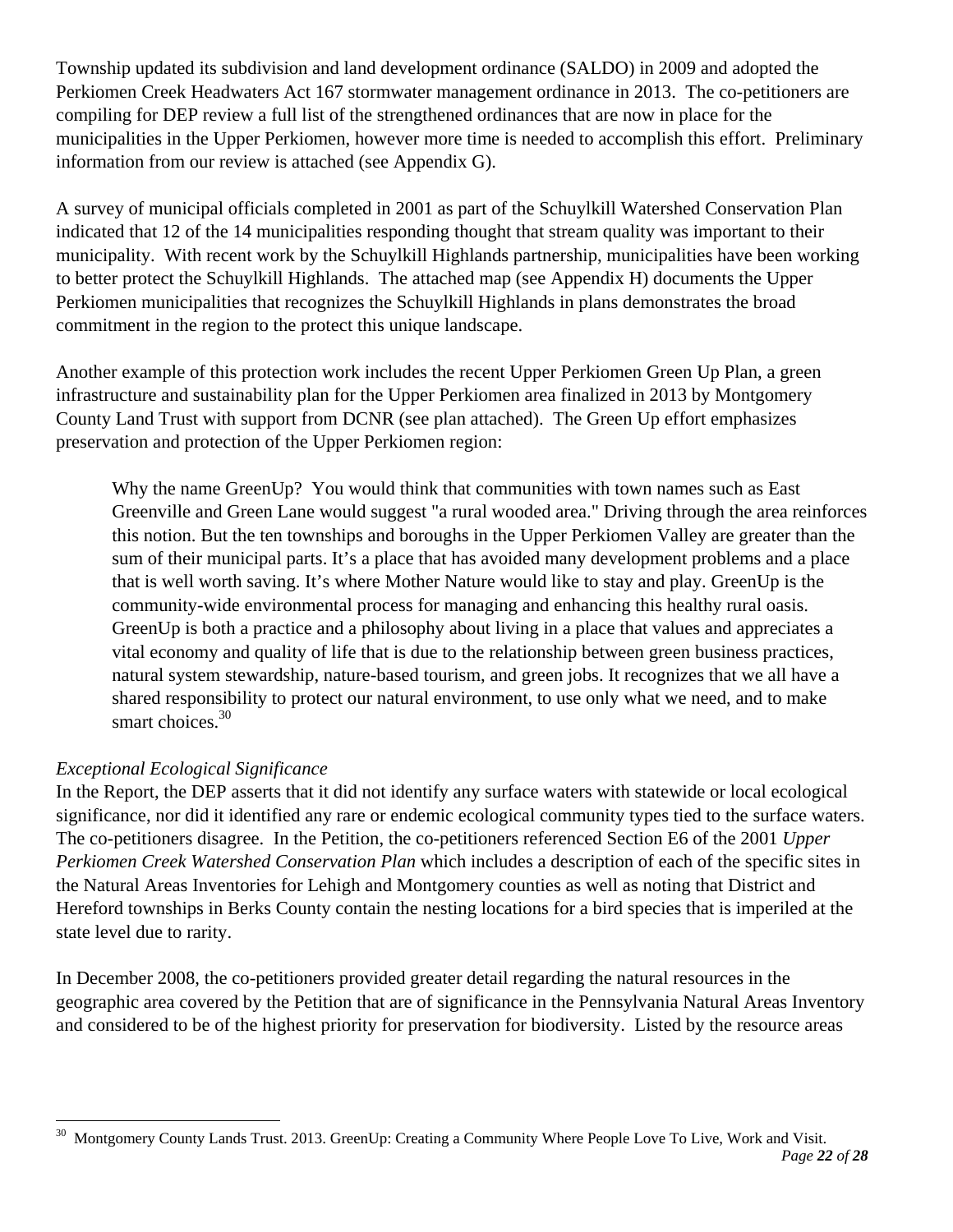established during the Schuylkill Highlands greenway planning,  $31$  these include:

| <b>Schuylkill</b><br><b>Resource</b><br>Area         | Pennsylvania Natural<br><b>Highlands   Heritage Inventory</b><br>Rank | <b>Site Name</b>                                       | <b>Listed Resources</b>                                                                                                                                                                                       |
|------------------------------------------------------|-----------------------------------------------------------------------|--------------------------------------------------------|---------------------------------------------------------------------------------------------------------------------------------------------------------------------------------------------------------------|
| Resource Area<br>Green Lane                          |                                                                       | Green Lane Marsh /<br>Goshenhoppen Meadows             | Green Lane Marsh is a Graminoid marsh near Green<br>Lane Reservoir<br>Goshenhoppen Meadows<br>Breeding habitat for multiple animal species of concern                                                         |
|                                                      | Medium Local<br>Significance                                          | Church Road Floodplain                                 | Locally significant floodplain forest and upland woods<br>along creek<br>Contiguous with New Goshenhoppen Meadows site                                                                                        |
| Route 100 Agricultural<br>Resource Area              |                                                                       | Swabia/Indian/Hosensack<br>Watershed                   | Northern Appalachian Circumneutral Seeps natural<br>community<br>Two plant species of concern<br>Vernal pools that are important breeding habitat for<br>amphibians<br>Beech woods maturing 2nd growth forest |
|                                                      | $\overline{c}$                                                        | Niantic NE Woods                                       | Fair population of a plant species of concern in diabase<br>woodland                                                                                                                                          |
|                                                      | Medium Local<br>Significance                                          | Mill Hill Woods                                        | A several mile long diabase ridge with extensive diverse<br>second growth forest                                                                                                                              |
| Hills Resource Area<br>Uplands/Hereford<br>Perkiomen |                                                                       | Swabia/Indian/Hosensack<br>Watershed                   | Northern Appalachian Circumneutral Seeps natural<br>community<br>Two plant species of concern<br>Vernal pools that are important breeding habitat for<br>amphibians<br>Beech woods maturing 2nd growth forest |
|                                                      | 3                                                                     | <b>West Branch Perkiomen</b><br><b>Creek Watershed</b> | Habitat supports an animal species of concern                                                                                                                                                                 |

*Table 7. Pennsylvania Natural Heritage Inventory sites in the Upper Perkiomen Watershed* 

The Pennsylvania Natural Heritage Inventory (PNHI) ranks natural resource sites according to the need for protection of diversity. The rarity and quality of the species or habitats of concern, potential threats, and protection needs have been considered for natural areas at both the state and local level. Sites with statewide significance are ranked from 1 to 5 with 1 being the highest priority sites for protection with state or national significance. Sites with local significance are ranked High to Low. These sites may lack species of special concern or high quality natural communities, but they can still be of significant value for biological diversity at the local level.

Full descriptions of these natural resource areas belie the DEP assertions that no areas of statewide or local ecological significance and no rare or endemic ecological community could be linked to surface waters in the geographic area covered by the Petition.

Green Lane Marsh/New Goshenhoppen Meadows [a priority 1 site of statewide significance]:

The northwest end of Green Lane Reservoir supports a graminoid marsh with breeding habitat for rare wildlife species, and is frequented by a diversity of birds and other animals. New Goshenhoppen Meadows adjoin the Perkiomen Creek just upstream from the Green Lane Reservoir, and also support rare wildlife species and uncommon grassland nesting birds

<sup>31</sup> 31 Natural Lands Trust. 2012. A Path Forward: Schuylkill Highlands Greenway Plan. Schuylkill Highlands Conservation Landscape Initiative. Retrieved from http://www.natlands.org/publications/a-path-forward-schuylkill-highlands-greenwayplan/.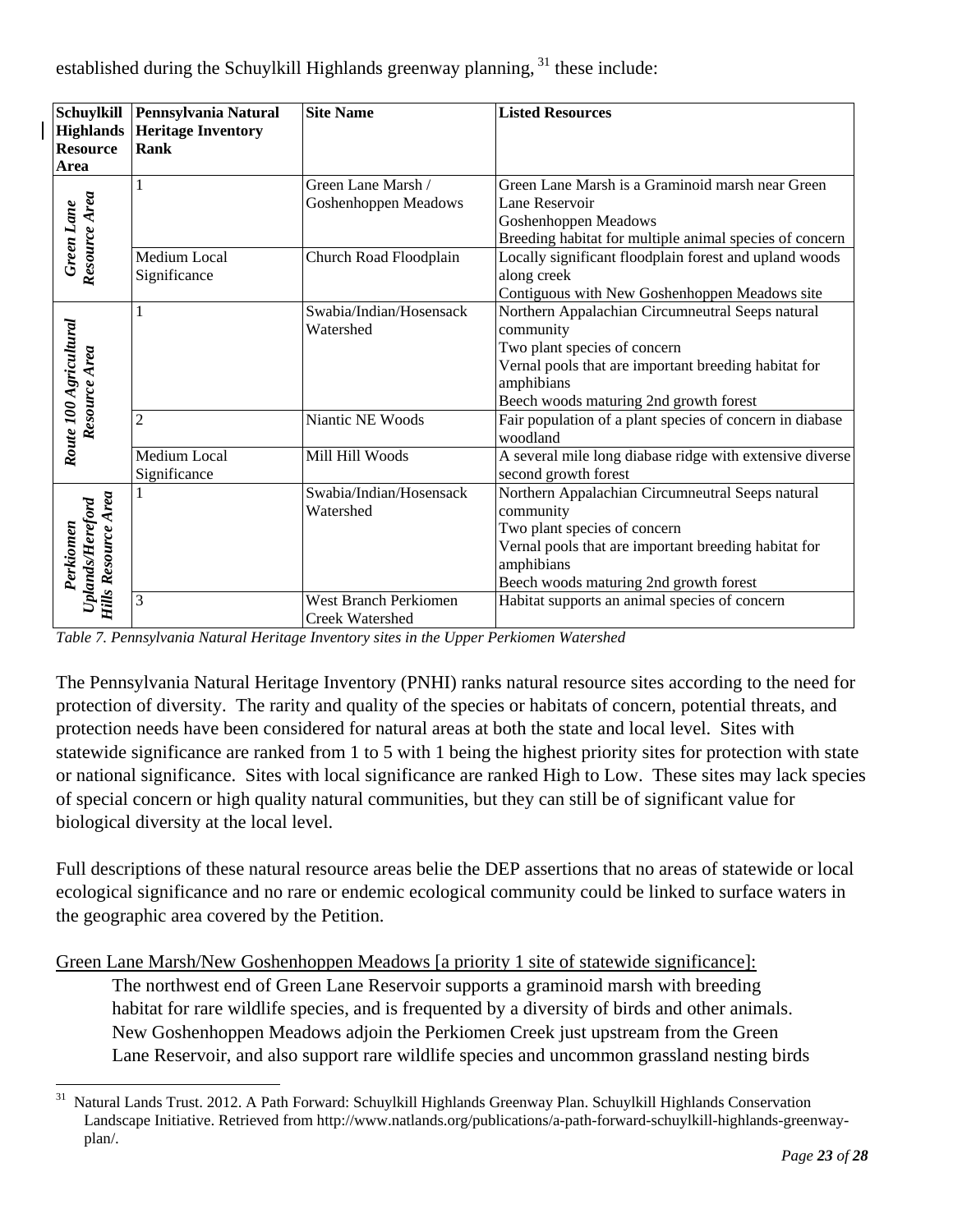such as savannah sparrow, meadowlark and bobolink. The wet meadows contain a diversity of sedges and native wildflowers with good butterfly habitat.<sup>32</sup>

## Hosensack Marsh [a priority 1 site of statewide significance]:

This site includes areas of marsh and shrub swamp. It supports a fair to good quality population of a PA-Endangered animal species and a fair to good population of White Trout Lily (Erythonium albidum), an S3 plant species of concern. Indian Creek Floodplain-This site also includes areas of floodplain forest and open marsh along the floodplain of Indian Creek. Evidence of a PA-Endangered animal species was observed at this site in 1996. Surveys to determine the status of the species of concern at this site are highly recommended.<sup>33</sup>

# Niantic Northeast Woods [a priority 2 site of statewide significance]:

A fair population of a rare wildflower is found in this diabase woodland along the West Branch Perkiomen Creek. The site also supports a diverse herb layer including sweet cicely, smooth yellow violet, and false Solomon's seal. Maintaining the forest cover will help to minimize the invasion of exotic species and continue to provide the shaded habitat required by the rare wildflower. Disturbance of the herb layer should also be minimized. Deer browse is also a potential problem. $34$ 

The descriptions above show clear connections between the priority natural areas and the surface waters of the Upper Perkiomen. The marsh connections may be more obvious but even the deep moist woods owes its character to the West Branch Perkiomen's base-flow connection. Recently, the U.S. EPA released *Connectivity of Streams and Wetlands to Downstream Waters: A Review and Synthesis of the Scientific Evidence*, a draft report summarizing the current understanding about connectivity of streams and wetlands, the factors that influence them, and the influence of these connected waters on downstream waters. The report details the strong influences that upstream wetlands and open-waters can and do have on downstream water quality, quantity and integrity. Listed influences include streamflow, nutrient storage, and movement of amphibians, aquatic seeds, macroinvertebrates, reptiles, and mammals. Another key finding presented in the report is that even wetlands that are considered to be geographically isolated are not necessarily functionally isolated from downstream waters, even when a hydrologic connection was absent.

The co-petitioners assert the surface waters of the Upper Perkiomen streams, riparian areas, and associated wetlands are intricately linked to lands on the Pennsylvania Natural Areas Inventory and support the survival of a number of species of concern.

Additional natural areas targeted for local protection include:

 $\overline{a}$ 

<sup>&</sup>lt;sup>32</sup> Natural Lands Trust, Upper Perkiomen Watershed Coalition, and Pennsylvania Environmental Council. 2001. Upper Perkiomen Creek Watershed Conservation Plan.<br><sup>33</sup> Pennsylvania Science Office of The Nature Conservancy. 2005. A Natural Areas Inventory of Lehigh and Northampton

Counties, Pennsylvania Update 2005. Lehigh Valley Planning Commission. 34 Montgomery County Planning Commission. 2005. Open Space, Natural Features, and Cultural Resources Plan Shaping Our

Future: A Comprehensive Plan for Montgomery County.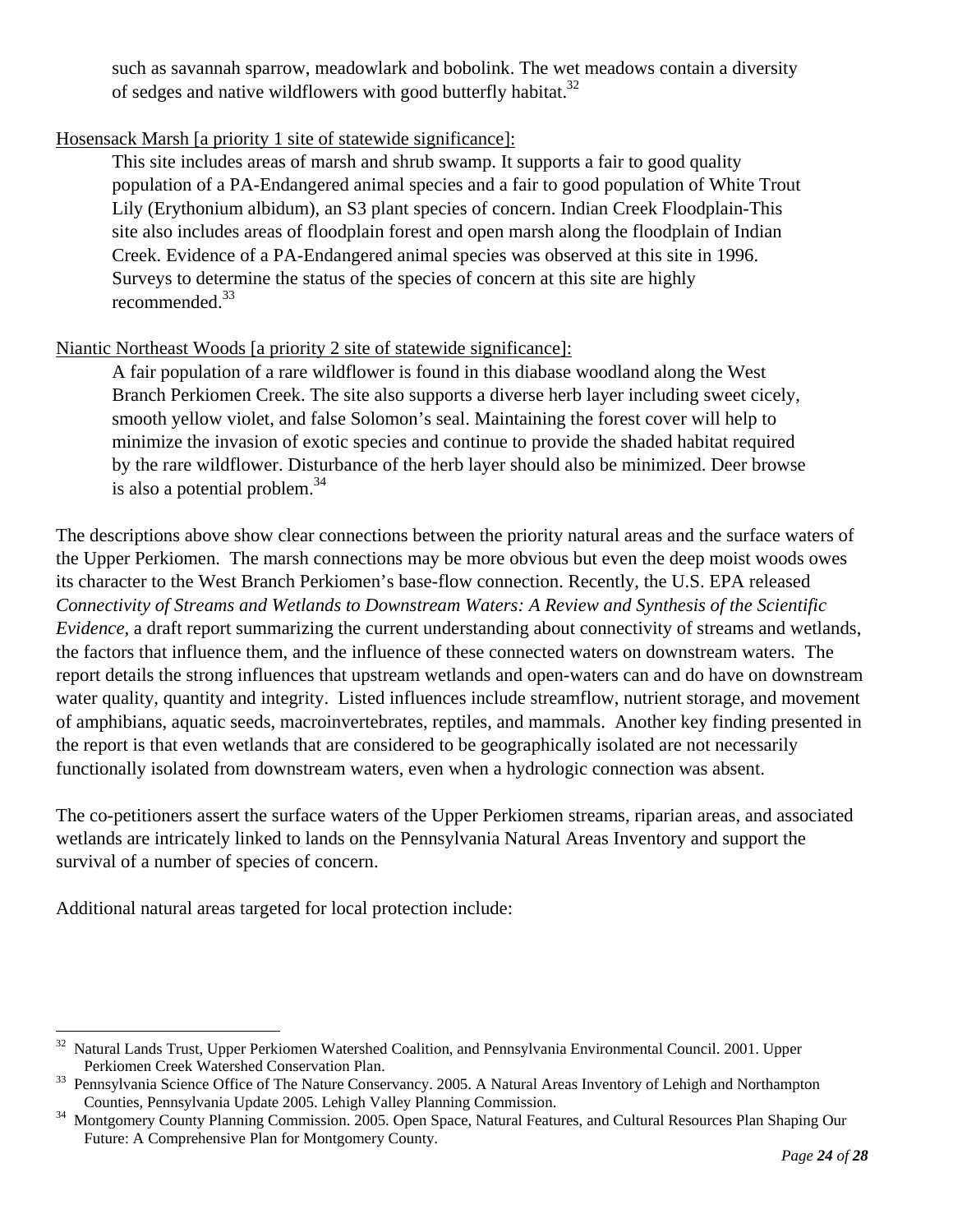*Macoby Creek Ravine* [Marlborough Township] is a site containing a large population of a state-listed rare plant species. Sugar maple, flowering dogwood and a variety of wildflowers are noted at this site adjacent to the quarry.<sup>35</sup>

*Church Road Floodplain* (Upper Hanover Township). This site, located upstream of Green Lane Reservoir, represents a locally significant floodplain forest and upland woods along Perkiomen Creek. The floodplain forest on the east side of the creek supports silver maple, ash, and spicebush. The upland woods, containing sugar maple, beech, and hemlock, form a canopy on the steep shale slopes on the west side of the creek. This site is contiguous with New Goshenhoppen Meadows. The wooded buffer helps maintain the stream quality for drinking water and for fisheries. Minimizing disturbance of the woodlands will allow this area to persist as a significant natural area.. 36

*Fruitville Road Floodplain* (Upper Hanover Township) Located west of Water Street, this locally significant floodplain forest (silver maple, walnut, box elder) helps to protect water quality and fisheries within Perkiomen Creek. The site also provides wildlife habitat for birds, odonates, and amphibians.<sup>37</sup>

*Lower Milford Marsh (Lower Milford Township).* This site supports a "Basin Graminoid-Forb Fen Natural Community" along the floodplain of Hosensack Creek. The northern section of this wetland includes seeps and springs, marsh, and then a forested swamp. The southern portion gradually becomes marshy and is densely vegetated by grasses and sedges. Tree species noted in the Inventory include black walnut, willow, and ash, with herbaceous plants including sweetflag iris, sensitive fern and skunk cabbage. Several species of special concern are suspected at this site, both plants and wildlife.<sup>38</sup>

*Mill Hill Woods (Lower Milford Township and Upper Hanover Township)*. This wooded diabase ridge in the Hosensack Creek subwatershed supports an extensive forested area with possible plant species of special concern. Beech, tulip poplar, sugar maple, basswood, ash, hickory, and oak are dominant species on lower slopes. Herbaceous plants are diverse, with numerous species of woodland wildflowers and ferns. The upper slopes are dominated by chestnut oak, sweet birch, tulip poplar and red oak, with witchhazel, dogwood, choke-cherry and maple-leaved viburnum common in the shrub layer. A rich herbaceous plant community is present in the upper slopes. Mill Hill is noted for its diversity of forested and stream habitats. **Upper Hanover Township has acquired the majority of the Montgomery County portion of the site as a protected area.** [emphasis added]<sup>39</sup>

 $\overline{a}$ <sup>35</sup> Natural Lands Trust, Upper Perkiomen Watershed Coalition, and Pennsylvania Environmental Council. 2001. Upper

Perkiomen Creek Watershed Conservation Plan. 36 Montgomery County Planning Commission. 2005. Open Space, Natural Features, and Cultural Resources Plan Shaping Our Future: A Comprehensive Plan for Montgomery County. 37 Montgomery County Planning Commission. 2005. Open Space, Natural Features, and Cultural Resources Plan Shaping Our

Future: A Comprehensive Plan for Montgomery County.<br><sup>38</sup> Natural Lands Trust, Upper Perkiomen Watershed Coalition, and Pennsylvania Environmental Council. 2001. Upper

Perkiomen Creek Watershed Conservation Plan.

<sup>&</sup>lt;sup>39</sup> Natural Lands Trust, Upper Perkiomen Watershed Coalition, and Pennsylvania Environmental Council. 2001. Upper Perkiomen Creek Watershed Conservation Plan.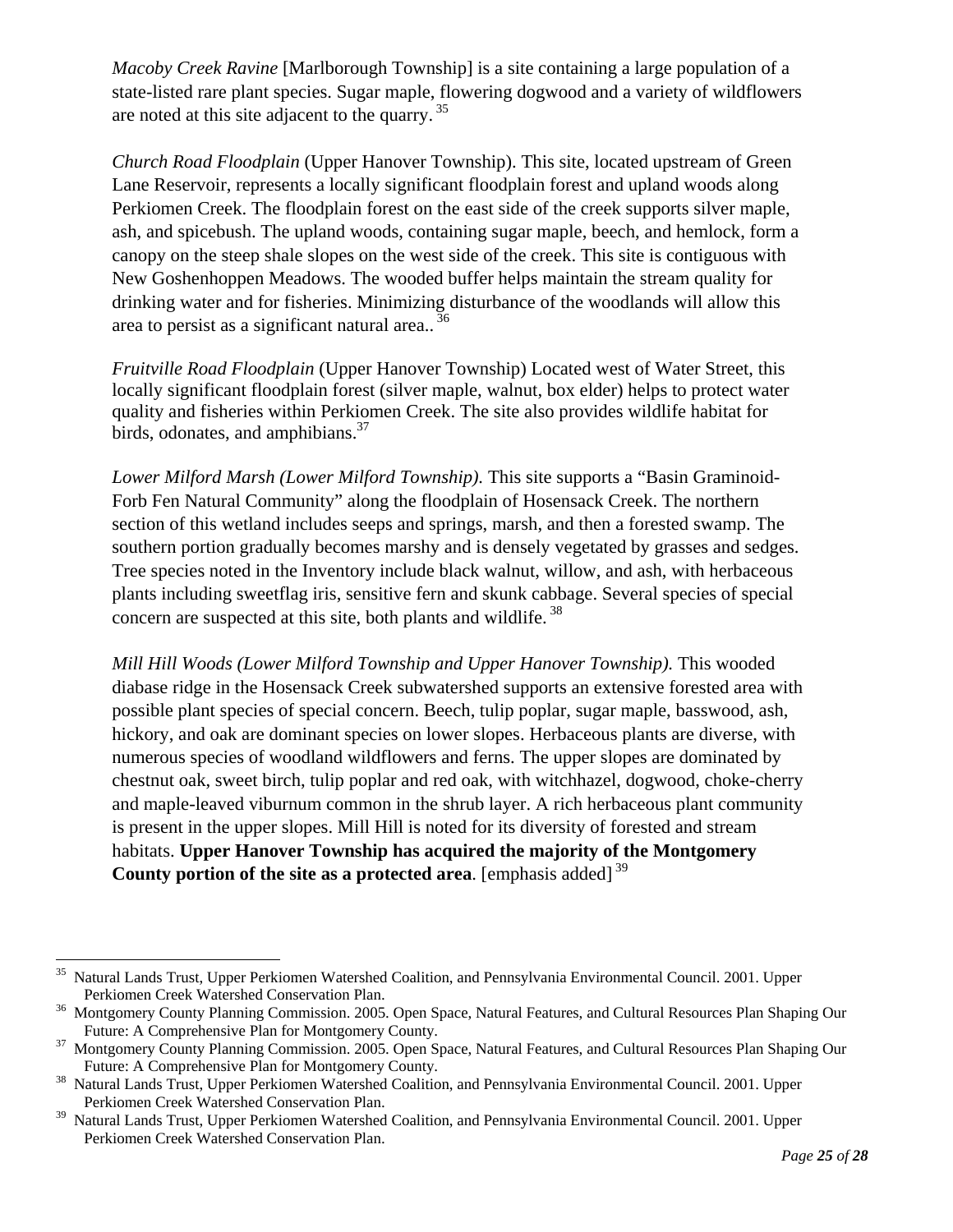*Big Beech Woods (Lower Milford Township).* This site is a southeast-facing slope along Hosensack Creek with a maturing second growth forest of beech, tulip poplar, sugar maple, hickory, oak and birch. Some of the trees are measured at over 2 feet in diameter. Hemlock is also present in the understory, along with a diversity of shrubs and a rich herbaceous layer. The Inventory also notes the importance of protecting this woodland to support the quality of the Hosensack Marsh.<sup>40</sup>

The co-petitioners assert this complex of natural areas, a number of which are linked, qualifies for protection as surface waters of Exceptional Ecological Significance.

### **Community Support**

As you know, this petition has very strong support from over 120 co-petitioners that were made up of farmers, residents, non-profits, townships, and local businesses. Seven municipalities within the proposed upgrade boundary signed on in support and even passed resolutions to support the petition. Three county conservation districts within the upgrade area all signed on as co-petitioners in support of the petition. The information the co-petitioners have compiled since the release of the Report clearly demonstrates the commitment by many of these municipalities, county conservation districts, non-profits, DCNR and others to work to protect this region's water quality.

The Upper Perkiomen serves as drinking water supply and drains into Green Lane Reservoir, Montgomery County. There have been various reports, white papers, and studies done on this region because of its importance. The 2001 completion of the Upper Perkiomen Watershed Conservation Plan placing the watershed on the Pennsylvania Rivers Conservation Registry administered by DCNR.

As outlined in the original petition, since 2000, there has been a heavy investment by the Commonwealth using Growing Greener funding and from other funding programs to implement at least 24 restoration projects in the Upper Perkiomen. We are aware of additional projects, including the 2012 removal of a dam on the main stem near Palm, that have been undertaken to protect and restore the Upper Perkiomen since the submission of the petition. The co-petitioners request more time to compile a complete list of projects. These projects were made possible by state and regional investments but also because of the local groups that work every day in this region to better restore and protect the watershed and the creek. Many of the restoration projects are being maintained on a regular basis. Benthic macroinvertebrate data being collected in proximity to the restoration projects show cleaner streams post-restoration. DEP investments in restoration are restoring streams and have helped protect and enhance the Upper Perkiomen.

Local schools, like that of the Upper Perkiomen High School (UPHS), have decades old watershed stewardship programs that are still active today. The Environmental Science Program has existed at UPHS for over 23 years. A keystone of the curriculum is community service performed by UPHS students. Every year, students perform projects that are designed to improve the Upper Perkiomen community and local watershed. UPHS have worked with organizations such as DRN, the Perkiomen Watershed Conservancy, the Partnership for the Delaware Estuary, Aqua PA, Montgomery County Parks, the Montgomery County Conservation District, Pennsburg Borough, East Greenville Borough and Upper Hanover Township.

## UPHS projects include:

1

Natural Lands Trust, Upper Perkiomen Watershed Coalition, and Pennsylvania Environmental Council. 2001. Upper Perkiomen Creek Watershed Conservation Plan.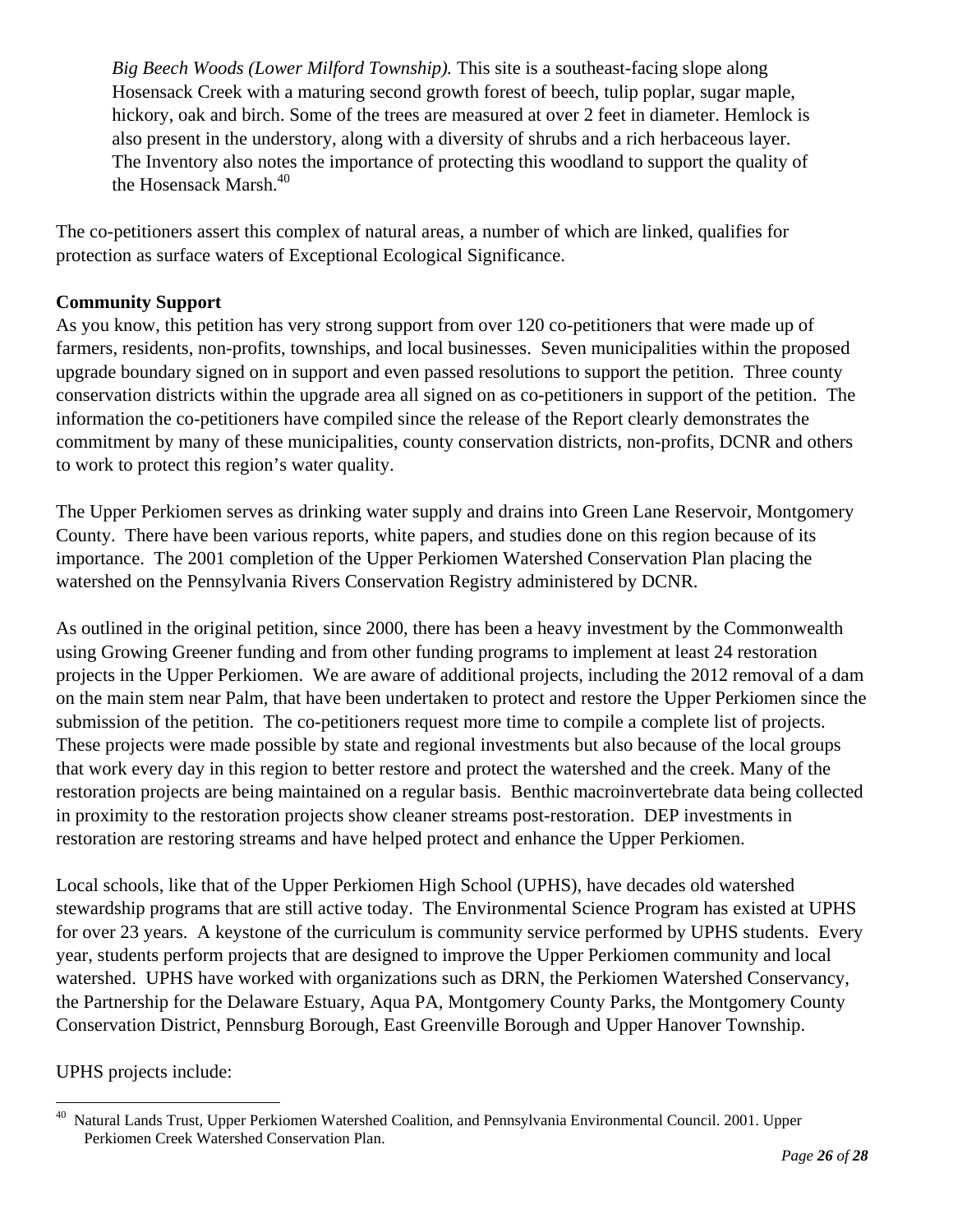- 1. Streambank remediation projects on the Northwest Branch of the Perkiomen Creek, the Main Branch of the Perkiomen Creek, the Macoby Creek, Deep Creek and the Green Lane Reservoir. UPHS has planted forest riparian buffers to reduce soil erosion, filter pollutants from stormwater runoff, reduce storm water runoff and prevent flooding. Over the past 23 years, UPHS students have planted over 3,000 trees.
- 2. Hereford Elementary rain garden and UPHS rain gardens. UPHS has created a 9,000 square foot rain garden at Hereford Elementary. The rain garden handles all the runoff from the front parking lot and the roof on the front side of the school. The garden filters local runoff, promotes groundwater recharge and helps to prevent flooding downstream. UPHS has four rain gardens and a 1.5 acre wildflower meadow
- 3. UPHS Community Service. Students have run the UPHS recycling program and our energy conservation program. They also constructed and installed blue bird boxes and a solitary bee hive in our wildflower meadow at UPHS. Student volunteers also participate in the Annual Perkiomen Watershed Stream Clean up sponsored by the Perkiomen Watershed Conservancy.

## **Conclusion**

Upgrading the status of the Upper Perkiomen to its proper designation is an important recognition of the value of the Upper Perkiomen to local residents, businesses and organizations as well as the state, local and federal governments that have worked so hard to protect it. It is the justified and logical next step to protect the investments all in this watershed have made.

In the nearly seven-year period of time since the co-petitioners submitted the Petition and since the DEP performed benthic analysis for the Upper Perkiomen, more work has been undertaken and progress made to protect the Upper Perkiomen. Progress has been made because of the strong support for preserving the quality of waters in this region.

We have begun to compile data to update the Petition, but we are in need of more time to adequately supplement this comment with additional data. We very much look forward to meeting with DEP and assisting in this effort so as to facilitate consideration of additional information. We believe this is very important to have this cooperation, especially in light of budget cuts, staff vacancies, and limited personnel that have made it difficult to fulfill all of the responsibilities required of DEP as it pertains to the essential protection of the environment that residents need and depend on of the Commonwealth.

Per our letter of October 23rd requesting an extension to June 30th, 2014, and in light of the additional information shared here, we request that the DEP continue to work with the co-petitioners through this process to ensure the Upper Perkiomen is given the best protections possible for a thriving, healthy, and sustainable community as well as for the many individuals who rely on it for their drinking water, recreation, and livelihoods. The petitioners feel that if the DEP acts now without considering more information and data collection, this will be a premature decision for this important region.

Sincerely,

Mayo 1. vou Rom

Maya K. van Rossum the Delaware Riverkeeper